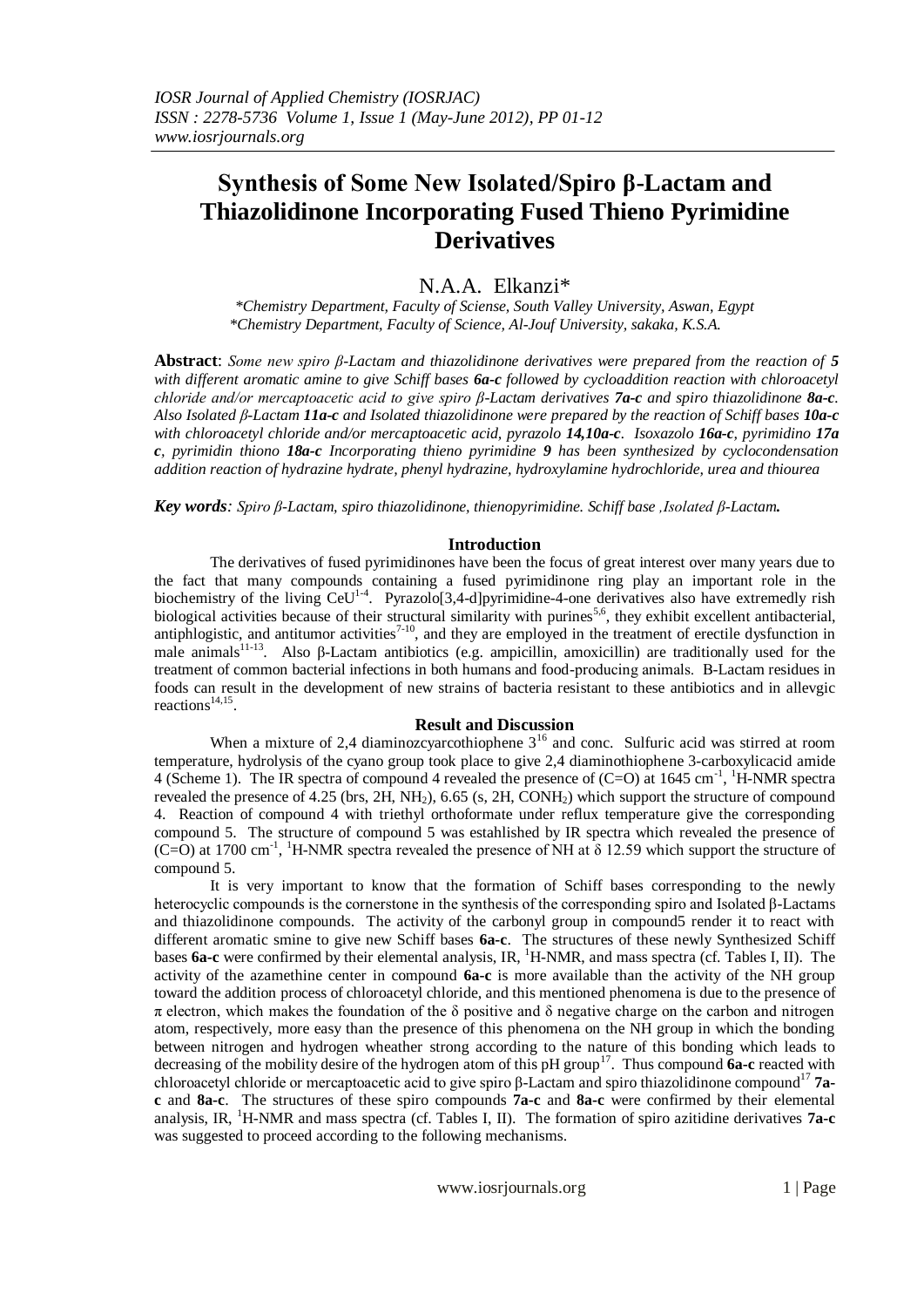

Acetylation of thienopyrimidine **5** with one mole equivalent of acetic anhydride yielded the corresponding compound 9. The structures of compound **9** was confirmed by their elemental analysis, IR,  ${}^{1}$ H-NMR and mass spectra (c.f. Tables I, II).

Compound **9** react with different aromatic nitro so compound to give new Schiff bases **10a-c**. The structures, of **10a-c** were confirmed by their elemental analysis, IR, <sup>1</sup>H-NMR and mass spectra (cf. Tables I, II). The activity of azamethine center in compound **10a-c** render it available to react with chloroacetyl chloride and/or mercaptoacetic acid to give new Isolated β-Lactams and thiazolidinone compounds **11a-c** and **12a-c**. The structures of compounds **11a-c** and **12a-c** were confirmed by their elemental analysis, IR, <sup>1</sup>H-NMR and mass spectra (cf. Tables I, II). The active methyl group in the new compound **9** condensed with different aromatic aldehydes in a mixture of ethanol and DMF under piperidine as a catalyst to yield the corresponding arilidino **13a-c**. The arylidino derivatives **13a-c**, when interacted with hydrazine hydrate and/or phenyl hydrazine in the presence of acetic acid and/or in ethanol as solvents under piperidine as catalyst, respectively, gave the required N-acetylpyrazolo **14a-c**, and/or N-phenylpyrazolo derivatives **15a-c**, respectively (Scheme 3). The arylidino derivatives **13a-c** when interacted with hydroxylamine hydrochloride in a mixture of ethanol and DMF as solvent under the effect of sodium hydroxide as catalyst,gave the required isooxazolino derivatives **16a-c**. The arylidino derivatives **13a-c**, when interacted with urea and/or thiourea in a mixtgure of ethanol and DMF as solvent under the effect of sodium hydroxide as catalyst, gave the required pyrimidino derivatives **17a-c** or, under the effect of hydrochloric acid as catalyst, gave the required pyrimidinethion derivatives **18a-c**.

#### **Expermental**

Melting points are uncorrected, IR spectra were measured as KBr pellets on a pye-unicam sp 1,000 spectrophotometer. <sup>1</sup>H-NMR spectra were recorded in  $(^{2}H_{6})$  dimethylsulfoxide at 200 MHz on a varian Gemini NMR spectrometer using MeSi as an internal reference. Mass spectra were obtained on a Shimadzu GCMS-QP 1000 EX mass spectrometer at 70 eV. Elemental analysis were carried out at the Microanallytical center of Cairo University.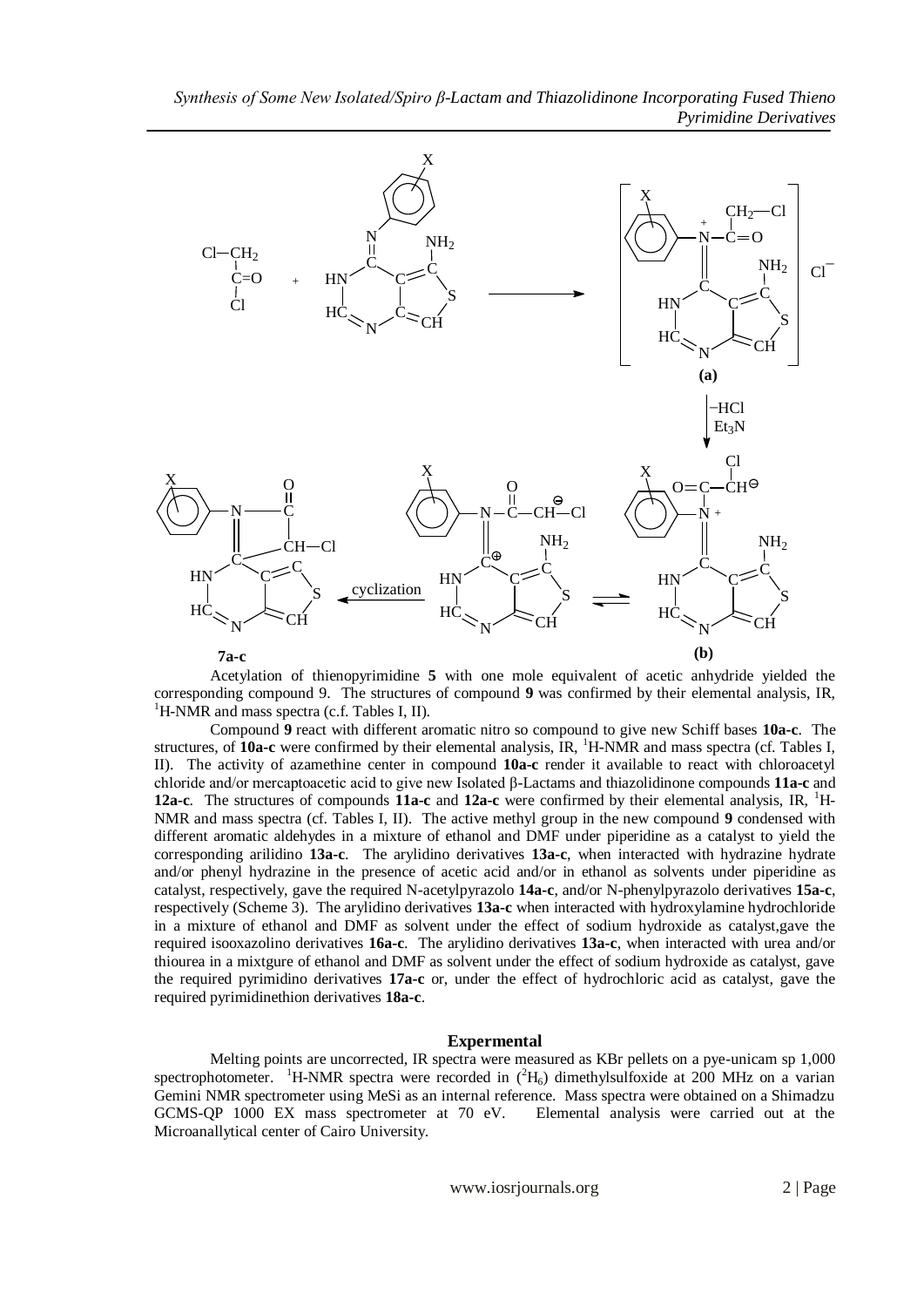#### **Synthesis of 2,4-diaminothiophene 3-carboxylic acid amide 4:**

Compound **3** (0.139 g, 1 mmol) was added portion wise to 20 mL conc. Sulfuric acid, with stirring for 3 h. The reaction mixture was poured into ice-water, neutralized, filtered, dried, and recrystallized from ethanol to give compound **4**.

#### **Synthesis of compound 5:**

Compound 4 (0.157 g, 1 mmol) was heated under reflux temperature in 30 mL formic acid for 8 h. The reaction mixture was cooled, poured into water, filtred, dried, and the residue was recrystallized from methanol to give compound **5** (c.f. Tables I, II).

#### **Synthesis of new Schiff bases 6a-c:**

Compound 5 (0.1678, 1 mmol) and different aromatic amine (1 mmol) in equindar ratios were dissolved in ethanol, and a few drops of piperidine as catalyst were added; the mixture was refluxed about 10 h. The reaction mixture was allowed to cool at room temperature then filter, washed several times with water, dried and collected, and crystallized from the proper solvent to give **6a-c** (c.f. Tables I, II).

#### **Synthesis of new spiro β-Lactam 7a-c:**

A solution of **6a-c** (1 mmol) and chloroacetyl chloride (0.112 g, 1 mmol) in dimethyl formamide (20 mL) in the presence of a few drops of triethylamine. The mixture was refluxed for 8-10. The filtrate was evaporated and ice-water was added, the product was separated, filtred, washed several times with water, and crystallized from the proper solvent to give **7a-c** (c.f. Tables I, II).

#### **Synthesis of new piro thiazolidinone derivatives 8a-c:**

 A solution of **6a-c** (1 mmol) and mercapto acetic acid (0.0928 g 1 mmol) in dimethyl formamide (30 mL) in the presence of a few drops of triethyl amine. The mixture was refluxed for 9-11 h. The filtrate was evaporated and ice. Water was added, the product was separated, filtred, washed several times with water, and crystallized from the proper solvent to give **8a-c** (c.f. Tables I, II).

# **Synthesis of compound 9:**

Compound **5** (0.167 g, 1 mmol) was heated under reflux temperature in 20 mL glacial acetic acid/acetic anhydride (1:1) for 8 h; then the reaction mixture was cooled, poured into water, filtred, dried, and recrystallized from ethanol to give compound **9** (c.f. Tables I, II).

#### **Synthesis of new Schiff bases 10a-c:**

Compound **9** (0.209 g, 1 mmol) and nitro so compound (1 mmol) in equimolar ratios were dissolved in ethanol, and a few drops of piperidine as catalyst were added; the mixture was refluxed for 10-12 h. The reaction mixture was allowed to cool at room temperature then filtrated, washed several times with water, dried and collected, and crystallized from the proper solvent to give **10a-c** (c.f. Tables I, II).

#### **Synthesis of new Isolated β-Lactam 11a-c:**

A solution of **10a-c** (1 mmol) in DMF (30 mL) was treated with chloroacetyl chloride (0.112 gm 1 mmol), which was added drop by drop and stirred for 1 h in the presence of triethyl amine catalyst. The reaction mixture was heated under reflux for 10-12 h. (monitored by TLC). The solvent was then evaporated under reduced pressure, and the residue was treated with ice water. The solid product was collected by filtration and crystallized from the propersolvent to give **11a-c** (c.f. Tables I, II).

#### **Synthesis of new Isdolated thiazolidinone derivatives 12a-c:**

A solution of **10a-c** (1 mmol) in DMF (30 mL) was treated with mercaptoacetic acid (0.092 g, 1 mmol) in the presence of triethylemine catalyst. The reaction mixture was heated under reflux for 10-12 h. (monitored by TLC). The solvent was then evaporated under reduced pressure, and the residue was treated with ice water. The solid product was collected fy filtration and crystallized from the proper solvent to give **12a-c** (c.f. Tables I, II).

#### **Synthesis of new styryle derivatives 13a-c:**

To a solution of **9** (0.209 g, 1 mmol) and different aromatic aldehydes (1 mmol) in a mixtgure of ethand and DMF as solvent and two drops of piperidine as catalyst were added. The reaction mixture was

www.iosrjournals.org 3 | Page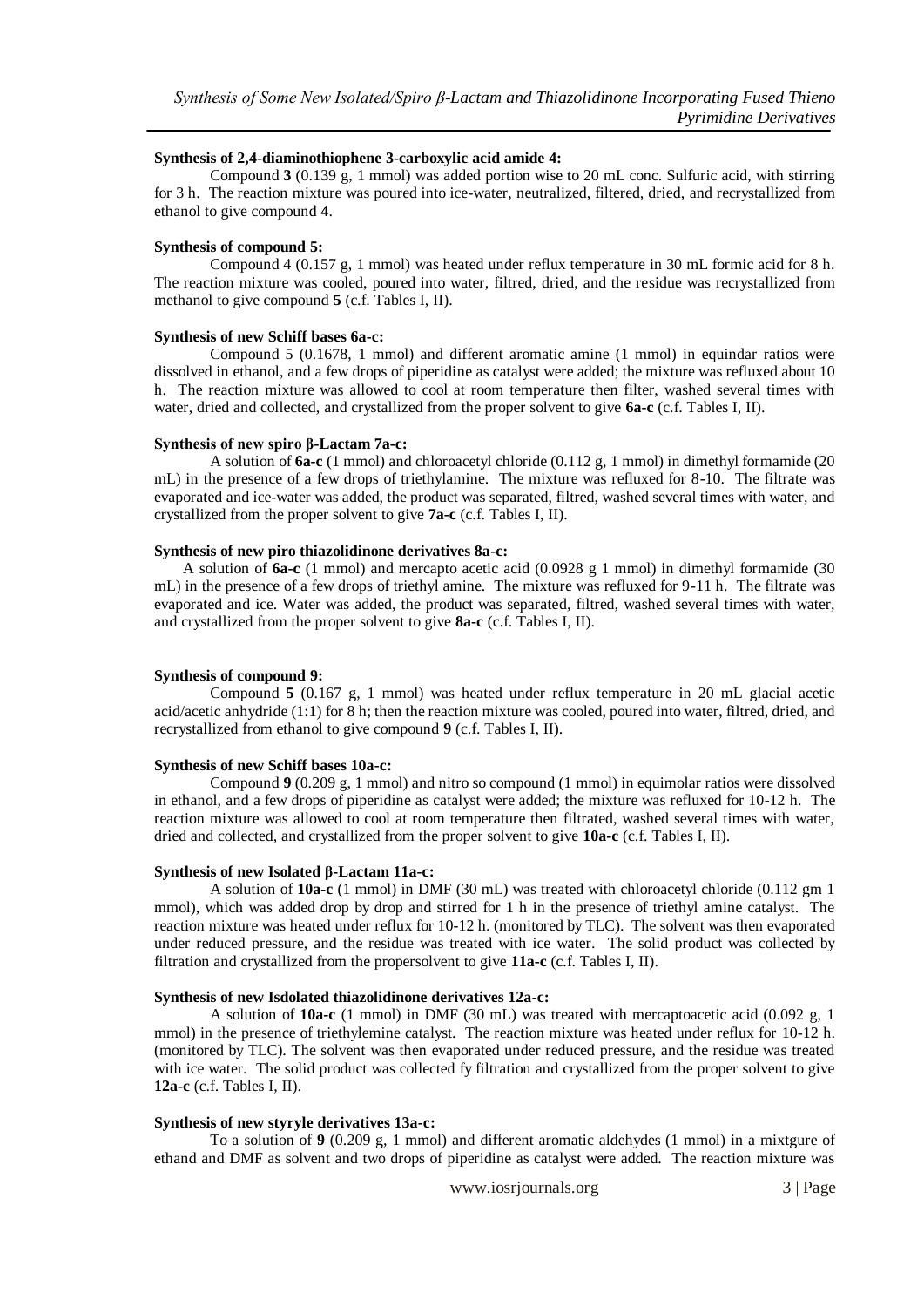refluxed for 8-10 h. then left to cool and poured on cold water. The solid product so formed was collected by filtration and crystallized from the proper solvent to give **13a-c** (c.f. Tables I, II).

# **Synthesis of N-acetyl pyrazolino derivatives 14a-c:**

To a solution of **13a-c** (1 mmol) in ethanol as solvent, hydrazine hydrate (0.050 g, 1 mmol) was added followed by glacial acetic acid (10 mL) and the reaction mixture was refluxed for (10-12) h. The reaction mixture was concentrated and coold. The residue were triturated with water, precipitates were separated, filtrated, washed several times with water and crystallized from the proper solvent to give **14a-c** (c.f. Tables I, II).

# **Synthesis of N-phenylpyrazolino derivatives 15a-c:**

To a solution of **13a-c** (1 mmol) in ethanol as solvent phenyl hydrazine (0.108 g, 1 mmol) was added in presence of a few drops of piperidine as catalyst, and the reaction mixture was refluxed for (8-10) h. The reaction mixture was concentrated, triturated with cold water; the crystals were separated. It was filtrated, washed several times with water, and crystallized from the proper solvent to give **15a-c** (c.f. Tables I, II).

# **Synthesis of N-isooxazolino derivatives 16a-c:**

Compound **13a-c** (1 mmol) were refluxed with hydroxylamine hydro-chloride (0.069 g, 1 mmol) in the presence of sodium hydroxide as catalyst and ethanol as solvent for (5-6) h. The reaction mixtrure was filtrated from unreacted materials; the filtrate was triturated with cold water, the product were separated, filtrated, washed several times with water, and crystallized from the proper solvent to give **16a-c** ( c.f. Tables I, II).

# **Synthesis of N-pyrimidino derivatives 17a-c:**

Compounds **13a-c** (1 mmol) were refluxed with urea (0.06 g, 1 mmol) in presence of HCl as catalyst and ethanol as solvent for (6-8) h. The reaction mixture was filtrated from unreacted materials; the filtrate was concentrated and triturated with water, the products were separated, filtrated, washed several times with water and crystallized from the proper solvent to give **17a-c** (c.f. Tables I, II).

# **Synthesis of N-thiopyrimidino derivatives 18a-c:**

Compounds **13a-c** (1 mmol) were refluxed with thiourea (0.076 g, 1 mmol) in the presence of sodium hydroxide as catalyst and ethanol as solvent for (6-8) h. The reaction mixture was filtrated; the filtrate was concentrated, triturated with water. The products were separated, filtrated, washed several times with water and crystallized from the proper solvent to give **18a-c** (c.f. Tables I, II).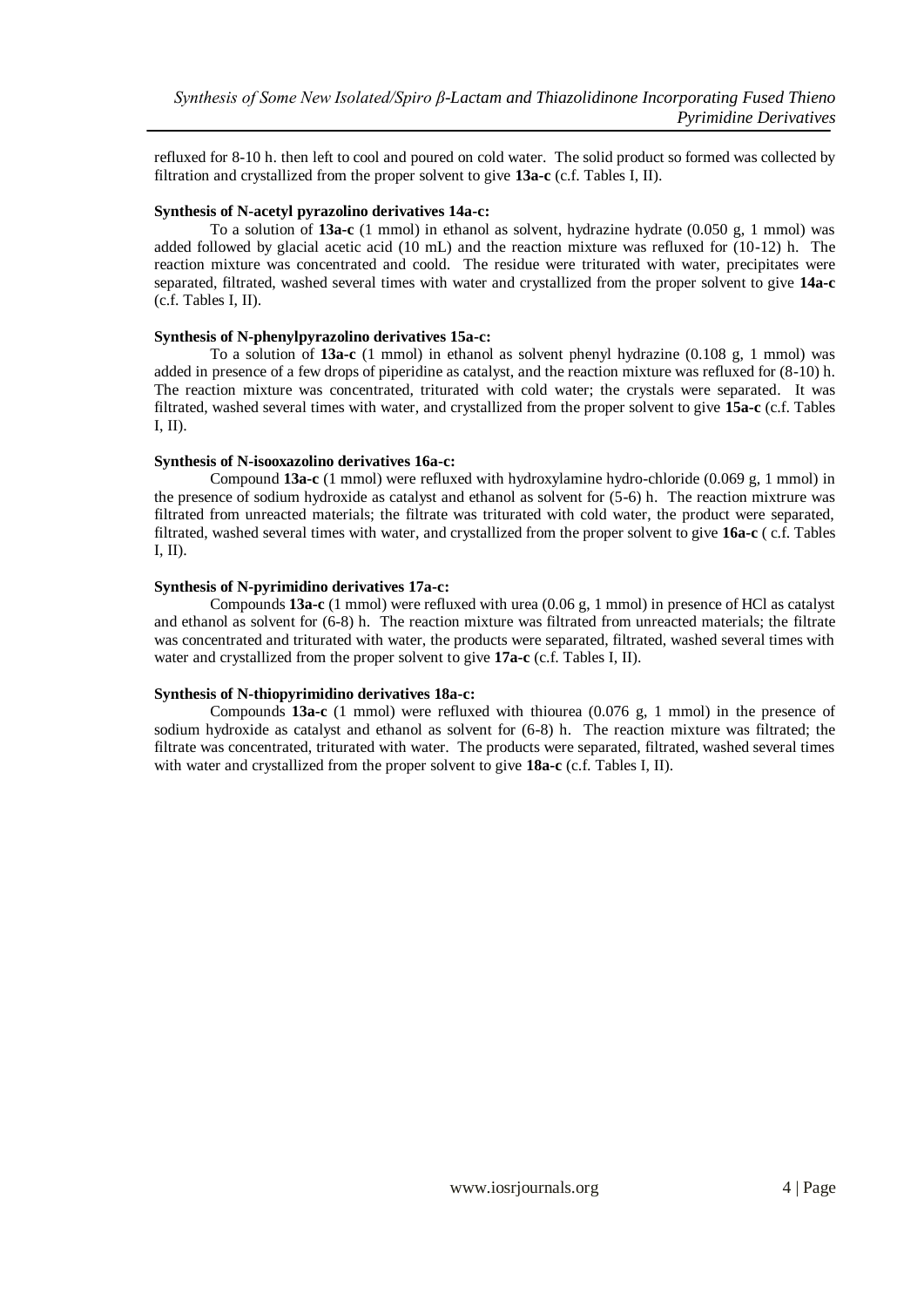| Solvent of<br><b>Yield</b><br>Analytical data found/required %<br>Comp.<br>M. Formula<br><b>MS</b><br>$m.p.^{\circ}C$<br><b>Crystallization</b><br>$\frac{0}{0}$<br>C<br>Н<br>N<br>S<br>Cl<br>No.<br>(m.wt)<br>(m/z)<br>4.49<br>$C_5H_7ON_3S$<br>38.20<br>26.73<br>20.40<br>$\overline{\phantom{a}}$<br>$\overline{4}$<br><b>EtOH</b><br>275<br>75<br>157<br>(157.18)<br>38.19<br>4.47<br>26.72<br>20.39<br>$C_6H_5ON_3S$<br>43.11<br>3.01<br>25.13<br>19.18<br>$\overline{\phantom{0}}$<br>5<br>MeOH<br>290<br>65<br>167<br>43.09<br>3.00<br>25.12<br>19.16<br>(167.18)<br>$\overline{\phantom{a}}$<br>$\overline{59.49}$<br>4.16<br>23.12<br>13.23<br>$C_{12}H_{10}ON_4S$<br>$\overline{\phantom{a}}$<br><b>EtOH</b><br>>300<br>60<br>242<br>6a<br>59.48<br>4.15<br>23.10<br>13.21<br>(242.30)<br>$\overline{\phantom{a}}$<br>50.17<br>24.38<br>$C_{12}H_9O_2N_3S$<br>3.16<br>11.16<br>$\frac{1}{2}$<br>EtOH<br>63<br>287<br>6b<br>>300<br>3.14<br>24.37<br>11.14<br>(287.29)<br>50.16<br>$\overline{a}$<br>3.90<br>55.80<br>21.69<br>12.41<br>$\overline{a}$<br>DMF/EtOH<br>>300<br>67<br>$C_{12}H_{10}ON_4S$<br>258<br>6c<br>55.78<br>3.89<br>21.67<br>12.40<br>$C_{14}H_{11}ON_4SC1$<br>52.75<br>3.48<br>17.58<br>10.06<br>11.12<br><b>DMF</b><br>61<br>318<br>7a<br>>300<br>52.74<br>17.57<br>(318.79)<br>3.46<br>10.04<br>11.11<br>46.22<br>2.77<br>8.81<br>9.75<br>19.25<br>59<br>$C_{14}H_{10}O_3N_5SC1$<br>7 <sub>b</sub><br>DMF/EtOH<br>>300<br>363<br>19.23<br>9.73<br>46.21<br>2.76<br>8.80<br>9.55<br>$C_{14}H_{12}O_2N_4SC1$<br>50.08<br>3.60<br>16.68<br>10.56<br>60<br>7c<br>DMF/EtOH<br>>300<br>335<br>50.06<br>3.58<br>16.67<br>9.54<br>10.54<br>(335.79)<br>53.15<br>3.82<br>17.78<br>20.25<br>$C_{14}H_{12}ON_4S_2$<br>$\overline{\phantom{a}}$<br>8a<br><b>DMF</b><br>>300<br>62<br>316<br>53.09<br>3.80<br>17.77<br>20.23<br>(316.64)<br>$\overline{\phantom{a}}$<br>3.07<br>19.38<br>17.74<br>$C_{14}H_{11}O_3N_5S_2$<br>46.53<br>$\overline{\phantom{a}}$<br>8b<br><b>DMF</b><br>>300<br>64<br>361<br>46.52<br>3.06<br>19.36<br>17.73<br>(361.41)<br>$\overline{\phantom{m}}$<br>19.29<br>50.59<br>3.64<br>16.86<br>$C_{14}H_{12}O_2N_4S_2$<br>$\frac{1}{2}$<br><b>DMF</b><br>332<br>8c<br>>300<br>61<br>3.63<br>19.28<br>(332.00)<br>50.57<br>16.84<br>$\overline{a}$<br>$C_8H_{17}O_2N_3S$<br>45.93<br>3.37<br>20.08<br>15.32<br>$\overline{\phantom{a}}$<br>9<br>EtOH<br>265<br>60<br>209<br>(209.22)<br>45.92<br>3.35<br>20.07<br>15.31<br>$\overline{\phantom{0}}$<br>3.47<br>9.20<br>$C_{18}H_{12}O_2N_4S$<br>62.06<br>16.08<br>$\overline{a}$<br>MeOH<br>62<br>348<br>10a<br>>300<br>(348.38)<br>62.04<br>3.46<br>16.06<br>9.19<br>$\overline{\phantom{a}}$<br>$C_{18}H_{12}O_2N_4S$<br>3.47<br>9.20<br>62.06<br>16.08<br>$\overline{\phantom{a}}$<br>10 <sub>b</sub><br>MeOH<br>64<br>348<br>>300<br>(348.38)<br>62.05<br>3.46<br>16.07<br>9.18<br>$\overline{\phantom{a}}$<br>4.05<br>18.75<br>$C_{16}H_{15}O_2N_5S$<br>51.46<br>8.58<br>$\overline{\phantom{m}}$<br>10c<br>MeOH<br>>300<br>65<br>373<br>51.44<br>4.04<br>18.73<br>8.57<br>(373.45)<br>$\overline{56.54}$<br>3.08<br>13.19<br>7.55<br>$C_{20}H_{13}O_3N_4SC1$<br>8.35<br>11a<br><b>EtOH</b><br>>300<br>61<br>424<br>3.07<br>13.17<br>7.54<br>8.33<br>(424.87)<br>56.53<br>56.54<br>3.08<br>13.19<br>7.55<br>8.35<br>$C_{20}H_{13}O_3N_4SC1$<br>424<br>11 <sub>b</sub><br><b>EtOH</b><br>>300<br>63<br>3.07<br>13.18<br>7.53<br>8.33<br>(424.87)<br>56.52<br>$C_{18}H_{16}O_3N_5SC1$<br>51.74<br>3.86<br>16.76<br>7.67<br>8.49<br>EtOH<br>417<br>11c<br>>300<br>60<br>7.65<br>(417.87)<br>51.73<br>3.84<br>16.75<br>8.48<br>15.18<br>$C_{20}H_{14}O_3N_4S_2$<br>56.86<br>3.34<br>13.26<br>59<br>12a<br>MeOH<br>>300<br>422<br>3.32<br>13.25<br>(422.47)<br>56.85<br>15.16<br>$\overline{\phantom{0}}$<br>3.34<br>13.26<br>15.18<br>$C_{20}H_{14}O_3N_4S_2$<br>56.86<br>$\overline{a}$<br>12 <sub>b</sub><br>MeOH<br>62<br>422<br>>300<br>13.24<br>(422.47)<br>56.84<br>3.33<br>15.17<br>$\overline{\phantom{a}}$<br>4.12<br>$C_{18}H_{17}O_3N_5S_2$<br>52.04<br>16.86<br>15.43<br>$\overline{\phantom{a}}$<br>12c<br>MeOH<br>>300<br>61<br>415<br>52.03<br>4.10<br>16.87<br>15.42<br>(415.48)<br>$\overline{\phantom{a}}$<br>14.13<br>10.78<br>$C_{15}H_{11}O_2N_5S$<br>60.59<br>3.73<br>$\qquad \qquad -$<br>297<br>13a<br>DMF<br>>300<br>62<br>$\overline{a}$ |  |  | Table I  |       |      |       |       |  |
|------------------------------------------------------------------------------------------------------------------------------------------------------------------------------------------------------------------------------------------------------------------------------------------------------------------------------------------------------------------------------------------------------------------------------------------------------------------------------------------------------------------------------------------------------------------------------------------------------------------------------------------------------------------------------------------------------------------------------------------------------------------------------------------------------------------------------------------------------------------------------------------------------------------------------------------------------------------------------------------------------------------------------------------------------------------------------------------------------------------------------------------------------------------------------------------------------------------------------------------------------------------------------------------------------------------------------------------------------------------------------------------------------------------------------------------------------------------------------------------------------------------------------------------------------------------------------------------------------------------------------------------------------------------------------------------------------------------------------------------------------------------------------------------------------------------------------------------------------------------------------------------------------------------------------------------------------------------------------------------------------------------------------------------------------------------------------------------------------------------------------------------------------------------------------------------------------------------------------------------------------------------------------------------------------------------------------------------------------------------------------------------------------------------------------------------------------------------------------------------------------------------------------------------------------------------------------------------------------------------------------------------------------------------------------------------------------------------------------------------------------------------------------------------------------------------------------------------------------------------------------------------------------------------------------------------------------------------------------------------------------------------------------------------------------------------------------------------------------------------------------------------------------------------------------------------------------------------------------------------------------------------------------------------------------------------------------------------------------------------------------------------------------------------------------------------------------------------------------------------------------------------------------------------------------------------------------------------------------------------------------------------------------------------------------------------------------------------------------------------------------------------------------------------------------------------------------------------------------------------------------------------------------------------------------------------------------------------------------------------------------------------------------------------------------------------------------------------------------------------------------------------------------------------------------------------------------------------------------------------------------------------------------------------------------------------------------------------------------------------|--|--|----------|-------|------|-------|-------|--|
|                                                                                                                                                                                                                                                                                                                                                                                                                                                                                                                                                                                                                                                                                                                                                                                                                                                                                                                                                                                                                                                                                                                                                                                                                                                                                                                                                                                                                                                                                                                                                                                                                                                                                                                                                                                                                                                                                                                                                                                                                                                                                                                                                                                                                                                                                                                                                                                                                                                                                                                                                                                                                                                                                                                                                                                                                                                                                                                                                                                                                                                                                                                                                                                                                                                                                                                                                                                                                                                                                                                                                                                                                                                                                                                                                                                                                                                                                                                                                                                                                                                                                                                                                                                                                                                                                                                                                                  |  |  |          |       |      |       |       |  |
|                                                                                                                                                                                                                                                                                                                                                                                                                                                                                                                                                                                                                                                                                                                                                                                                                                                                                                                                                                                                                                                                                                                                                                                                                                                                                                                                                                                                                                                                                                                                                                                                                                                                                                                                                                                                                                                                                                                                                                                                                                                                                                                                                                                                                                                                                                                                                                                                                                                                                                                                                                                                                                                                                                                                                                                                                                                                                                                                                                                                                                                                                                                                                                                                                                                                                                                                                                                                                                                                                                                                                                                                                                                                                                                                                                                                                                                                                                                                                                                                                                                                                                                                                                                                                                                                                                                                                                  |  |  |          |       |      |       |       |  |
|                                                                                                                                                                                                                                                                                                                                                                                                                                                                                                                                                                                                                                                                                                                                                                                                                                                                                                                                                                                                                                                                                                                                                                                                                                                                                                                                                                                                                                                                                                                                                                                                                                                                                                                                                                                                                                                                                                                                                                                                                                                                                                                                                                                                                                                                                                                                                                                                                                                                                                                                                                                                                                                                                                                                                                                                                                                                                                                                                                                                                                                                                                                                                                                                                                                                                                                                                                                                                                                                                                                                                                                                                                                                                                                                                                                                                                                                                                                                                                                                                                                                                                                                                                                                                                                                                                                                                                  |  |  |          |       |      |       |       |  |
|                                                                                                                                                                                                                                                                                                                                                                                                                                                                                                                                                                                                                                                                                                                                                                                                                                                                                                                                                                                                                                                                                                                                                                                                                                                                                                                                                                                                                                                                                                                                                                                                                                                                                                                                                                                                                                                                                                                                                                                                                                                                                                                                                                                                                                                                                                                                                                                                                                                                                                                                                                                                                                                                                                                                                                                                                                                                                                                                                                                                                                                                                                                                                                                                                                                                                                                                                                                                                                                                                                                                                                                                                                                                                                                                                                                                                                                                                                                                                                                                                                                                                                                                                                                                                                                                                                                                                                  |  |  |          |       |      |       |       |  |
|                                                                                                                                                                                                                                                                                                                                                                                                                                                                                                                                                                                                                                                                                                                                                                                                                                                                                                                                                                                                                                                                                                                                                                                                                                                                                                                                                                                                                                                                                                                                                                                                                                                                                                                                                                                                                                                                                                                                                                                                                                                                                                                                                                                                                                                                                                                                                                                                                                                                                                                                                                                                                                                                                                                                                                                                                                                                                                                                                                                                                                                                                                                                                                                                                                                                                                                                                                                                                                                                                                                                                                                                                                                                                                                                                                                                                                                                                                                                                                                                                                                                                                                                                                                                                                                                                                                                                                  |  |  |          |       |      |       |       |  |
|                                                                                                                                                                                                                                                                                                                                                                                                                                                                                                                                                                                                                                                                                                                                                                                                                                                                                                                                                                                                                                                                                                                                                                                                                                                                                                                                                                                                                                                                                                                                                                                                                                                                                                                                                                                                                                                                                                                                                                                                                                                                                                                                                                                                                                                                                                                                                                                                                                                                                                                                                                                                                                                                                                                                                                                                                                                                                                                                                                                                                                                                                                                                                                                                                                                                                                                                                                                                                                                                                                                                                                                                                                                                                                                                                                                                                                                                                                                                                                                                                                                                                                                                                                                                                                                                                                                                                                  |  |  |          |       |      |       |       |  |
|                                                                                                                                                                                                                                                                                                                                                                                                                                                                                                                                                                                                                                                                                                                                                                                                                                                                                                                                                                                                                                                                                                                                                                                                                                                                                                                                                                                                                                                                                                                                                                                                                                                                                                                                                                                                                                                                                                                                                                                                                                                                                                                                                                                                                                                                                                                                                                                                                                                                                                                                                                                                                                                                                                                                                                                                                                                                                                                                                                                                                                                                                                                                                                                                                                                                                                                                                                                                                                                                                                                                                                                                                                                                                                                                                                                                                                                                                                                                                                                                                                                                                                                                                                                                                                                                                                                                                                  |  |  |          |       |      |       |       |  |
|                                                                                                                                                                                                                                                                                                                                                                                                                                                                                                                                                                                                                                                                                                                                                                                                                                                                                                                                                                                                                                                                                                                                                                                                                                                                                                                                                                                                                                                                                                                                                                                                                                                                                                                                                                                                                                                                                                                                                                                                                                                                                                                                                                                                                                                                                                                                                                                                                                                                                                                                                                                                                                                                                                                                                                                                                                                                                                                                                                                                                                                                                                                                                                                                                                                                                                                                                                                                                                                                                                                                                                                                                                                                                                                                                                                                                                                                                                                                                                                                                                                                                                                                                                                                                                                                                                                                                                  |  |  |          |       |      |       |       |  |
|                                                                                                                                                                                                                                                                                                                                                                                                                                                                                                                                                                                                                                                                                                                                                                                                                                                                                                                                                                                                                                                                                                                                                                                                                                                                                                                                                                                                                                                                                                                                                                                                                                                                                                                                                                                                                                                                                                                                                                                                                                                                                                                                                                                                                                                                                                                                                                                                                                                                                                                                                                                                                                                                                                                                                                                                                                                                                                                                                                                                                                                                                                                                                                                                                                                                                                                                                                                                                                                                                                                                                                                                                                                                                                                                                                                                                                                                                                                                                                                                                                                                                                                                                                                                                                                                                                                                                                  |  |  |          |       |      |       |       |  |
|                                                                                                                                                                                                                                                                                                                                                                                                                                                                                                                                                                                                                                                                                                                                                                                                                                                                                                                                                                                                                                                                                                                                                                                                                                                                                                                                                                                                                                                                                                                                                                                                                                                                                                                                                                                                                                                                                                                                                                                                                                                                                                                                                                                                                                                                                                                                                                                                                                                                                                                                                                                                                                                                                                                                                                                                                                                                                                                                                                                                                                                                                                                                                                                                                                                                                                                                                                                                                                                                                                                                                                                                                                                                                                                                                                                                                                                                                                                                                                                                                                                                                                                                                                                                                                                                                                                                                                  |  |  |          |       |      |       |       |  |
|                                                                                                                                                                                                                                                                                                                                                                                                                                                                                                                                                                                                                                                                                                                                                                                                                                                                                                                                                                                                                                                                                                                                                                                                                                                                                                                                                                                                                                                                                                                                                                                                                                                                                                                                                                                                                                                                                                                                                                                                                                                                                                                                                                                                                                                                                                                                                                                                                                                                                                                                                                                                                                                                                                                                                                                                                                                                                                                                                                                                                                                                                                                                                                                                                                                                                                                                                                                                                                                                                                                                                                                                                                                                                                                                                                                                                                                                                                                                                                                                                                                                                                                                                                                                                                                                                                                                                                  |  |  |          |       |      |       |       |  |
|                                                                                                                                                                                                                                                                                                                                                                                                                                                                                                                                                                                                                                                                                                                                                                                                                                                                                                                                                                                                                                                                                                                                                                                                                                                                                                                                                                                                                                                                                                                                                                                                                                                                                                                                                                                                                                                                                                                                                                                                                                                                                                                                                                                                                                                                                                                                                                                                                                                                                                                                                                                                                                                                                                                                                                                                                                                                                                                                                                                                                                                                                                                                                                                                                                                                                                                                                                                                                                                                                                                                                                                                                                                                                                                                                                                                                                                                                                                                                                                                                                                                                                                                                                                                                                                                                                                                                                  |  |  |          |       |      |       |       |  |
|                                                                                                                                                                                                                                                                                                                                                                                                                                                                                                                                                                                                                                                                                                                                                                                                                                                                                                                                                                                                                                                                                                                                                                                                                                                                                                                                                                                                                                                                                                                                                                                                                                                                                                                                                                                                                                                                                                                                                                                                                                                                                                                                                                                                                                                                                                                                                                                                                                                                                                                                                                                                                                                                                                                                                                                                                                                                                                                                                                                                                                                                                                                                                                                                                                                                                                                                                                                                                                                                                                                                                                                                                                                                                                                                                                                                                                                                                                                                                                                                                                                                                                                                                                                                                                                                                                                                                                  |  |  |          |       |      |       |       |  |
|                                                                                                                                                                                                                                                                                                                                                                                                                                                                                                                                                                                                                                                                                                                                                                                                                                                                                                                                                                                                                                                                                                                                                                                                                                                                                                                                                                                                                                                                                                                                                                                                                                                                                                                                                                                                                                                                                                                                                                                                                                                                                                                                                                                                                                                                                                                                                                                                                                                                                                                                                                                                                                                                                                                                                                                                                                                                                                                                                                                                                                                                                                                                                                                                                                                                                                                                                                                                                                                                                                                                                                                                                                                                                                                                                                                                                                                                                                                                                                                                                                                                                                                                                                                                                                                                                                                                                                  |  |  |          |       |      |       |       |  |
|                                                                                                                                                                                                                                                                                                                                                                                                                                                                                                                                                                                                                                                                                                                                                                                                                                                                                                                                                                                                                                                                                                                                                                                                                                                                                                                                                                                                                                                                                                                                                                                                                                                                                                                                                                                                                                                                                                                                                                                                                                                                                                                                                                                                                                                                                                                                                                                                                                                                                                                                                                                                                                                                                                                                                                                                                                                                                                                                                                                                                                                                                                                                                                                                                                                                                                                                                                                                                                                                                                                                                                                                                                                                                                                                                                                                                                                                                                                                                                                                                                                                                                                                                                                                                                                                                                                                                                  |  |  |          |       |      |       |       |  |
|                                                                                                                                                                                                                                                                                                                                                                                                                                                                                                                                                                                                                                                                                                                                                                                                                                                                                                                                                                                                                                                                                                                                                                                                                                                                                                                                                                                                                                                                                                                                                                                                                                                                                                                                                                                                                                                                                                                                                                                                                                                                                                                                                                                                                                                                                                                                                                                                                                                                                                                                                                                                                                                                                                                                                                                                                                                                                                                                                                                                                                                                                                                                                                                                                                                                                                                                                                                                                                                                                                                                                                                                                                                                                                                                                                                                                                                                                                                                                                                                                                                                                                                                                                                                                                                                                                                                                                  |  |  |          |       |      |       |       |  |
|                                                                                                                                                                                                                                                                                                                                                                                                                                                                                                                                                                                                                                                                                                                                                                                                                                                                                                                                                                                                                                                                                                                                                                                                                                                                                                                                                                                                                                                                                                                                                                                                                                                                                                                                                                                                                                                                                                                                                                                                                                                                                                                                                                                                                                                                                                                                                                                                                                                                                                                                                                                                                                                                                                                                                                                                                                                                                                                                                                                                                                                                                                                                                                                                                                                                                                                                                                                                                                                                                                                                                                                                                                                                                                                                                                                                                                                                                                                                                                                                                                                                                                                                                                                                                                                                                                                                                                  |  |  |          |       |      |       |       |  |
|                                                                                                                                                                                                                                                                                                                                                                                                                                                                                                                                                                                                                                                                                                                                                                                                                                                                                                                                                                                                                                                                                                                                                                                                                                                                                                                                                                                                                                                                                                                                                                                                                                                                                                                                                                                                                                                                                                                                                                                                                                                                                                                                                                                                                                                                                                                                                                                                                                                                                                                                                                                                                                                                                                                                                                                                                                                                                                                                                                                                                                                                                                                                                                                                                                                                                                                                                                                                                                                                                                                                                                                                                                                                                                                                                                                                                                                                                                                                                                                                                                                                                                                                                                                                                                                                                                                                                                  |  |  |          |       |      |       |       |  |
|                                                                                                                                                                                                                                                                                                                                                                                                                                                                                                                                                                                                                                                                                                                                                                                                                                                                                                                                                                                                                                                                                                                                                                                                                                                                                                                                                                                                                                                                                                                                                                                                                                                                                                                                                                                                                                                                                                                                                                                                                                                                                                                                                                                                                                                                                                                                                                                                                                                                                                                                                                                                                                                                                                                                                                                                                                                                                                                                                                                                                                                                                                                                                                                                                                                                                                                                                                                                                                                                                                                                                                                                                                                                                                                                                                                                                                                                                                                                                                                                                                                                                                                                                                                                                                                                                                                                                                  |  |  |          |       |      |       |       |  |
|                                                                                                                                                                                                                                                                                                                                                                                                                                                                                                                                                                                                                                                                                                                                                                                                                                                                                                                                                                                                                                                                                                                                                                                                                                                                                                                                                                                                                                                                                                                                                                                                                                                                                                                                                                                                                                                                                                                                                                                                                                                                                                                                                                                                                                                                                                                                                                                                                                                                                                                                                                                                                                                                                                                                                                                                                                                                                                                                                                                                                                                                                                                                                                                                                                                                                                                                                                                                                                                                                                                                                                                                                                                                                                                                                                                                                                                                                                                                                                                                                                                                                                                                                                                                                                                                                                                                                                  |  |  |          |       |      |       |       |  |
|                                                                                                                                                                                                                                                                                                                                                                                                                                                                                                                                                                                                                                                                                                                                                                                                                                                                                                                                                                                                                                                                                                                                                                                                                                                                                                                                                                                                                                                                                                                                                                                                                                                                                                                                                                                                                                                                                                                                                                                                                                                                                                                                                                                                                                                                                                                                                                                                                                                                                                                                                                                                                                                                                                                                                                                                                                                                                                                                                                                                                                                                                                                                                                                                                                                                                                                                                                                                                                                                                                                                                                                                                                                                                                                                                                                                                                                                                                                                                                                                                                                                                                                                                                                                                                                                                                                                                                  |  |  |          |       |      |       |       |  |
|                                                                                                                                                                                                                                                                                                                                                                                                                                                                                                                                                                                                                                                                                                                                                                                                                                                                                                                                                                                                                                                                                                                                                                                                                                                                                                                                                                                                                                                                                                                                                                                                                                                                                                                                                                                                                                                                                                                                                                                                                                                                                                                                                                                                                                                                                                                                                                                                                                                                                                                                                                                                                                                                                                                                                                                                                                                                                                                                                                                                                                                                                                                                                                                                                                                                                                                                                                                                                                                                                                                                                                                                                                                                                                                                                                                                                                                                                                                                                                                                                                                                                                                                                                                                                                                                                                                                                                  |  |  |          |       |      |       |       |  |
|                                                                                                                                                                                                                                                                                                                                                                                                                                                                                                                                                                                                                                                                                                                                                                                                                                                                                                                                                                                                                                                                                                                                                                                                                                                                                                                                                                                                                                                                                                                                                                                                                                                                                                                                                                                                                                                                                                                                                                                                                                                                                                                                                                                                                                                                                                                                                                                                                                                                                                                                                                                                                                                                                                                                                                                                                                                                                                                                                                                                                                                                                                                                                                                                                                                                                                                                                                                                                                                                                                                                                                                                                                                                                                                                                                                                                                                                                                                                                                                                                                                                                                                                                                                                                                                                                                                                                                  |  |  |          |       |      |       |       |  |
|                                                                                                                                                                                                                                                                                                                                                                                                                                                                                                                                                                                                                                                                                                                                                                                                                                                                                                                                                                                                                                                                                                                                                                                                                                                                                                                                                                                                                                                                                                                                                                                                                                                                                                                                                                                                                                                                                                                                                                                                                                                                                                                                                                                                                                                                                                                                                                                                                                                                                                                                                                                                                                                                                                                                                                                                                                                                                                                                                                                                                                                                                                                                                                                                                                                                                                                                                                                                                                                                                                                                                                                                                                                                                                                                                                                                                                                                                                                                                                                                                                                                                                                                                                                                                                                                                                                                                                  |  |  |          |       |      |       |       |  |
|                                                                                                                                                                                                                                                                                                                                                                                                                                                                                                                                                                                                                                                                                                                                                                                                                                                                                                                                                                                                                                                                                                                                                                                                                                                                                                                                                                                                                                                                                                                                                                                                                                                                                                                                                                                                                                                                                                                                                                                                                                                                                                                                                                                                                                                                                                                                                                                                                                                                                                                                                                                                                                                                                                                                                                                                                                                                                                                                                                                                                                                                                                                                                                                                                                                                                                                                                                                                                                                                                                                                                                                                                                                                                                                                                                                                                                                                                                                                                                                                                                                                                                                                                                                                                                                                                                                                                                  |  |  |          |       |      |       |       |  |
|                                                                                                                                                                                                                                                                                                                                                                                                                                                                                                                                                                                                                                                                                                                                                                                                                                                                                                                                                                                                                                                                                                                                                                                                                                                                                                                                                                                                                                                                                                                                                                                                                                                                                                                                                                                                                                                                                                                                                                                                                                                                                                                                                                                                                                                                                                                                                                                                                                                                                                                                                                                                                                                                                                                                                                                                                                                                                                                                                                                                                                                                                                                                                                                                                                                                                                                                                                                                                                                                                                                                                                                                                                                                                                                                                                                                                                                                                                                                                                                                                                                                                                                                                                                                                                                                                                                                                                  |  |  |          |       |      |       |       |  |
|                                                                                                                                                                                                                                                                                                                                                                                                                                                                                                                                                                                                                                                                                                                                                                                                                                                                                                                                                                                                                                                                                                                                                                                                                                                                                                                                                                                                                                                                                                                                                                                                                                                                                                                                                                                                                                                                                                                                                                                                                                                                                                                                                                                                                                                                                                                                                                                                                                                                                                                                                                                                                                                                                                                                                                                                                                                                                                                                                                                                                                                                                                                                                                                                                                                                                                                                                                                                                                                                                                                                                                                                                                                                                                                                                                                                                                                                                                                                                                                                                                                                                                                                                                                                                                                                                                                                                                  |  |  |          |       |      |       |       |  |
|                                                                                                                                                                                                                                                                                                                                                                                                                                                                                                                                                                                                                                                                                                                                                                                                                                                                                                                                                                                                                                                                                                                                                                                                                                                                                                                                                                                                                                                                                                                                                                                                                                                                                                                                                                                                                                                                                                                                                                                                                                                                                                                                                                                                                                                                                                                                                                                                                                                                                                                                                                                                                                                                                                                                                                                                                                                                                                                                                                                                                                                                                                                                                                                                                                                                                                                                                                                                                                                                                                                                                                                                                                                                                                                                                                                                                                                                                                                                                                                                                                                                                                                                                                                                                                                                                                                                                                  |  |  |          |       |      |       |       |  |
|                                                                                                                                                                                                                                                                                                                                                                                                                                                                                                                                                                                                                                                                                                                                                                                                                                                                                                                                                                                                                                                                                                                                                                                                                                                                                                                                                                                                                                                                                                                                                                                                                                                                                                                                                                                                                                                                                                                                                                                                                                                                                                                                                                                                                                                                                                                                                                                                                                                                                                                                                                                                                                                                                                                                                                                                                                                                                                                                                                                                                                                                                                                                                                                                                                                                                                                                                                                                                                                                                                                                                                                                                                                                                                                                                                                                                                                                                                                                                                                                                                                                                                                                                                                                                                                                                                                                                                  |  |  |          |       |      |       |       |  |
|                                                                                                                                                                                                                                                                                                                                                                                                                                                                                                                                                                                                                                                                                                                                                                                                                                                                                                                                                                                                                                                                                                                                                                                                                                                                                                                                                                                                                                                                                                                                                                                                                                                                                                                                                                                                                                                                                                                                                                                                                                                                                                                                                                                                                                                                                                                                                                                                                                                                                                                                                                                                                                                                                                                                                                                                                                                                                                                                                                                                                                                                                                                                                                                                                                                                                                                                                                                                                                                                                                                                                                                                                                                                                                                                                                                                                                                                                                                                                                                                                                                                                                                                                                                                                                                                                                                                                                  |  |  |          |       |      |       |       |  |
|                                                                                                                                                                                                                                                                                                                                                                                                                                                                                                                                                                                                                                                                                                                                                                                                                                                                                                                                                                                                                                                                                                                                                                                                                                                                                                                                                                                                                                                                                                                                                                                                                                                                                                                                                                                                                                                                                                                                                                                                                                                                                                                                                                                                                                                                                                                                                                                                                                                                                                                                                                                                                                                                                                                                                                                                                                                                                                                                                                                                                                                                                                                                                                                                                                                                                                                                                                                                                                                                                                                                                                                                                                                                                                                                                                                                                                                                                                                                                                                                                                                                                                                                                                                                                                                                                                                                                                  |  |  |          |       |      |       |       |  |
|                                                                                                                                                                                                                                                                                                                                                                                                                                                                                                                                                                                                                                                                                                                                                                                                                                                                                                                                                                                                                                                                                                                                                                                                                                                                                                                                                                                                                                                                                                                                                                                                                                                                                                                                                                                                                                                                                                                                                                                                                                                                                                                                                                                                                                                                                                                                                                                                                                                                                                                                                                                                                                                                                                                                                                                                                                                                                                                                                                                                                                                                                                                                                                                                                                                                                                                                                                                                                                                                                                                                                                                                                                                                                                                                                                                                                                                                                                                                                                                                                                                                                                                                                                                                                                                                                                                                                                  |  |  |          |       |      |       |       |  |
|                                                                                                                                                                                                                                                                                                                                                                                                                                                                                                                                                                                                                                                                                                                                                                                                                                                                                                                                                                                                                                                                                                                                                                                                                                                                                                                                                                                                                                                                                                                                                                                                                                                                                                                                                                                                                                                                                                                                                                                                                                                                                                                                                                                                                                                                                                                                                                                                                                                                                                                                                                                                                                                                                                                                                                                                                                                                                                                                                                                                                                                                                                                                                                                                                                                                                                                                                                                                                                                                                                                                                                                                                                                                                                                                                                                                                                                                                                                                                                                                                                                                                                                                                                                                                                                                                                                                                                  |  |  |          |       |      |       |       |  |
|                                                                                                                                                                                                                                                                                                                                                                                                                                                                                                                                                                                                                                                                                                                                                                                                                                                                                                                                                                                                                                                                                                                                                                                                                                                                                                                                                                                                                                                                                                                                                                                                                                                                                                                                                                                                                                                                                                                                                                                                                                                                                                                                                                                                                                                                                                                                                                                                                                                                                                                                                                                                                                                                                                                                                                                                                                                                                                                                                                                                                                                                                                                                                                                                                                                                                                                                                                                                                                                                                                                                                                                                                                                                                                                                                                                                                                                                                                                                                                                                                                                                                                                                                                                                                                                                                                                                                                  |  |  |          |       |      |       |       |  |
|                                                                                                                                                                                                                                                                                                                                                                                                                                                                                                                                                                                                                                                                                                                                                                                                                                                                                                                                                                                                                                                                                                                                                                                                                                                                                                                                                                                                                                                                                                                                                                                                                                                                                                                                                                                                                                                                                                                                                                                                                                                                                                                                                                                                                                                                                                                                                                                                                                                                                                                                                                                                                                                                                                                                                                                                                                                                                                                                                                                                                                                                                                                                                                                                                                                                                                                                                                                                                                                                                                                                                                                                                                                                                                                                                                                                                                                                                                                                                                                                                                                                                                                                                                                                                                                                                                                                                                  |  |  |          |       |      |       |       |  |
|                                                                                                                                                                                                                                                                                                                                                                                                                                                                                                                                                                                                                                                                                                                                                                                                                                                                                                                                                                                                                                                                                                                                                                                                                                                                                                                                                                                                                                                                                                                                                                                                                                                                                                                                                                                                                                                                                                                                                                                                                                                                                                                                                                                                                                                                                                                                                                                                                                                                                                                                                                                                                                                                                                                                                                                                                                                                                                                                                                                                                                                                                                                                                                                                                                                                                                                                                                                                                                                                                                                                                                                                                                                                                                                                                                                                                                                                                                                                                                                                                                                                                                                                                                                                                                                                                                                                                                  |  |  |          |       |      |       |       |  |
|                                                                                                                                                                                                                                                                                                                                                                                                                                                                                                                                                                                                                                                                                                                                                                                                                                                                                                                                                                                                                                                                                                                                                                                                                                                                                                                                                                                                                                                                                                                                                                                                                                                                                                                                                                                                                                                                                                                                                                                                                                                                                                                                                                                                                                                                                                                                                                                                                                                                                                                                                                                                                                                                                                                                                                                                                                                                                                                                                                                                                                                                                                                                                                                                                                                                                                                                                                                                                                                                                                                                                                                                                                                                                                                                                                                                                                                                                                                                                                                                                                                                                                                                                                                                                                                                                                                                                                  |  |  |          |       |      |       |       |  |
|                                                                                                                                                                                                                                                                                                                                                                                                                                                                                                                                                                                                                                                                                                                                                                                                                                                                                                                                                                                                                                                                                                                                                                                                                                                                                                                                                                                                                                                                                                                                                                                                                                                                                                                                                                                                                                                                                                                                                                                                                                                                                                                                                                                                                                                                                                                                                                                                                                                                                                                                                                                                                                                                                                                                                                                                                                                                                                                                                                                                                                                                                                                                                                                                                                                                                                                                                                                                                                                                                                                                                                                                                                                                                                                                                                                                                                                                                                                                                                                                                                                                                                                                                                                                                                                                                                                                                                  |  |  |          |       |      |       |       |  |
|                                                                                                                                                                                                                                                                                                                                                                                                                                                                                                                                                                                                                                                                                                                                                                                                                                                                                                                                                                                                                                                                                                                                                                                                                                                                                                                                                                                                                                                                                                                                                                                                                                                                                                                                                                                                                                                                                                                                                                                                                                                                                                                                                                                                                                                                                                                                                                                                                                                                                                                                                                                                                                                                                                                                                                                                                                                                                                                                                                                                                                                                                                                                                                                                                                                                                                                                                                                                                                                                                                                                                                                                                                                                                                                                                                                                                                                                                                                                                                                                                                                                                                                                                                                                                                                                                                                                                                  |  |  |          |       |      |       |       |  |
|                                                                                                                                                                                                                                                                                                                                                                                                                                                                                                                                                                                                                                                                                                                                                                                                                                                                                                                                                                                                                                                                                                                                                                                                                                                                                                                                                                                                                                                                                                                                                                                                                                                                                                                                                                                                                                                                                                                                                                                                                                                                                                                                                                                                                                                                                                                                                                                                                                                                                                                                                                                                                                                                                                                                                                                                                                                                                                                                                                                                                                                                                                                                                                                                                                                                                                                                                                                                                                                                                                                                                                                                                                                                                                                                                                                                                                                                                                                                                                                                                                                                                                                                                                                                                                                                                                                                                                  |  |  |          |       |      |       |       |  |
|                                                                                                                                                                                                                                                                                                                                                                                                                                                                                                                                                                                                                                                                                                                                                                                                                                                                                                                                                                                                                                                                                                                                                                                                                                                                                                                                                                                                                                                                                                                                                                                                                                                                                                                                                                                                                                                                                                                                                                                                                                                                                                                                                                                                                                                                                                                                                                                                                                                                                                                                                                                                                                                                                                                                                                                                                                                                                                                                                                                                                                                                                                                                                                                                                                                                                                                                                                                                                                                                                                                                                                                                                                                                                                                                                                                                                                                                                                                                                                                                                                                                                                                                                                                                                                                                                                                                                                  |  |  |          |       |      |       |       |  |
|                                                                                                                                                                                                                                                                                                                                                                                                                                                                                                                                                                                                                                                                                                                                                                                                                                                                                                                                                                                                                                                                                                                                                                                                                                                                                                                                                                                                                                                                                                                                                                                                                                                                                                                                                                                                                                                                                                                                                                                                                                                                                                                                                                                                                                                                                                                                                                                                                                                                                                                                                                                                                                                                                                                                                                                                                                                                                                                                                                                                                                                                                                                                                                                                                                                                                                                                                                                                                                                                                                                                                                                                                                                                                                                                                                                                                                                                                                                                                                                                                                                                                                                                                                                                                                                                                                                                                                  |  |  |          |       |      |       |       |  |
|                                                                                                                                                                                                                                                                                                                                                                                                                                                                                                                                                                                                                                                                                                                                                                                                                                                                                                                                                                                                                                                                                                                                                                                                                                                                                                                                                                                                                                                                                                                                                                                                                                                                                                                                                                                                                                                                                                                                                                                                                                                                                                                                                                                                                                                                                                                                                                                                                                                                                                                                                                                                                                                                                                                                                                                                                                                                                                                                                                                                                                                                                                                                                                                                                                                                                                                                                                                                                                                                                                                                                                                                                                                                                                                                                                                                                                                                                                                                                                                                                                                                                                                                                                                                                                                                                                                                                                  |  |  | (297.33) | 60.57 | 3.72 | 14.11 | 10.76 |  |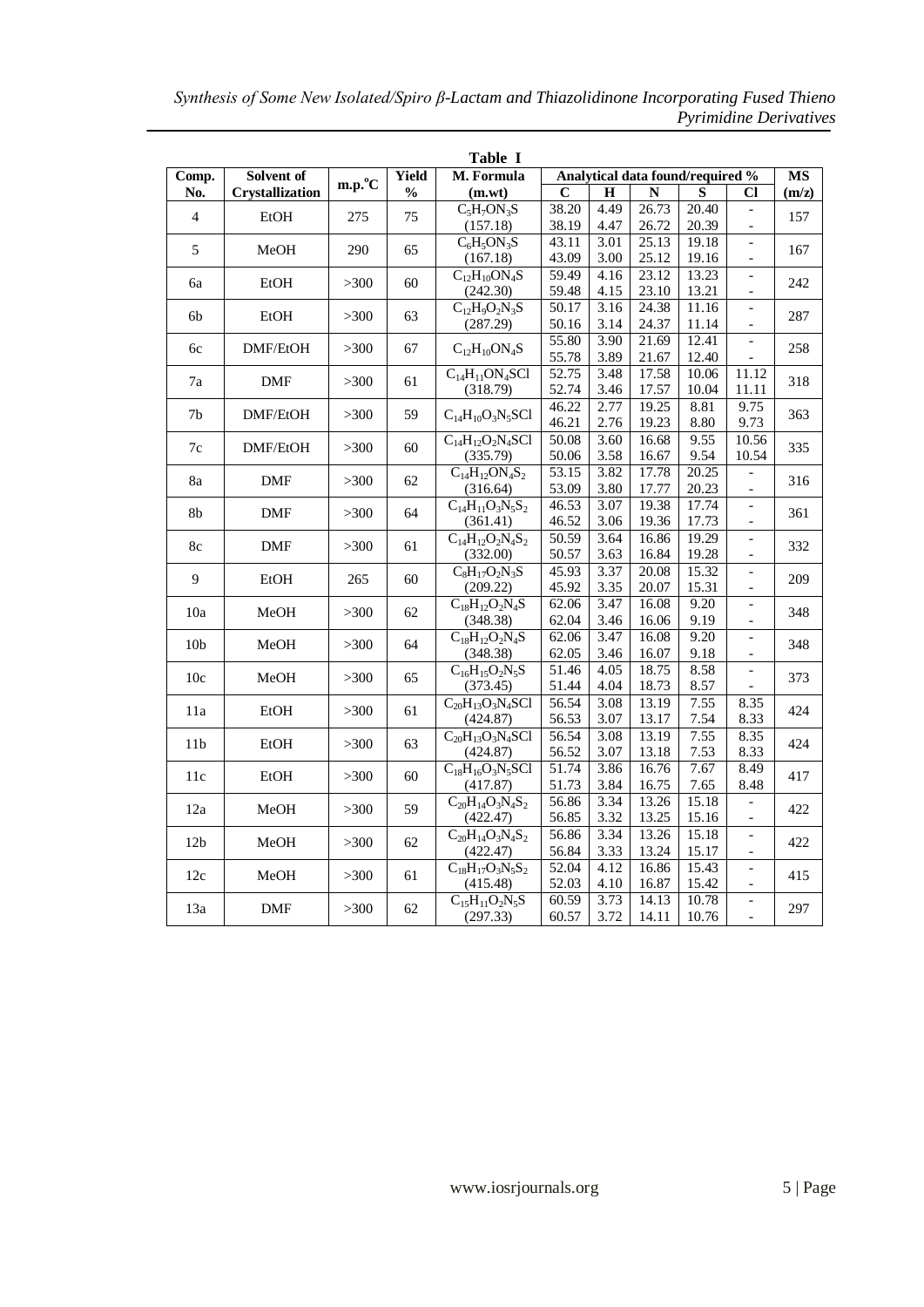|                 | Table 1 (Continued).                 |                 |                               |                                     |                                  |              |                |                |                                                      |     |
|-----------------|--------------------------------------|-----------------|-------------------------------|-------------------------------------|----------------------------------|--------------|----------------|----------------|------------------------------------------------------|-----|
| Comp.<br>No.    | Solvent of<br><b>Crystallization</b> | $m.p.^{\circ}C$ | <b>Yield</b><br>$\frac{0}{0}$ | M. Formula<br>(m.wt)                | Analytical data found/required % |              |                |                | <b>MS</b><br>(m/z)                                   |     |
| 13 <sub>b</sub> | <b>DMF</b>                           | >300            | 60                            | $C_15H_{11}O_3N_3S$<br>(313.33)     | 57.50<br>57.49                   | 3.54<br>3.52 | 13.41<br>13.40 | 10.23<br>10.21 | $\overline{\phantom{a}}$                             | 313 |
| 13c             | <b>DMF</b>                           | >300            | 63                            | $C_{15}H_{10}O_4N_4S$<br>(342.33)   | 52.63<br>52.61                   | 2.94<br>2.93 | 16.37<br>16.35 | 9.37<br>9.36   |                                                      | 342 |
| 14a             | MeOH                                 | >300            | 60                            | $C_{17}H_{13}O_2N_5S$<br>(351.38)   | 58.12<br>58.11                   | 3.73<br>3.72 | 19.93<br>19.92 | 9.12<br>9.10   |                                                      | 351 |
| 14 <sub>b</sub> | MeOH                                 | >300            | 62                            | $C_{17}H_{13}O_3N_5S$<br>(367.38)   | 55.58<br>55.56                   | 3.57<br>3.56 | 19.06<br>19.04 | 8.73<br>8.71   |                                                      | 367 |
| 14c             | MeOH                                 | >300            | 61                            | $C_{17}H_{12}O_4N_6S$<br>(396.38)   | 51.51<br>51.50                   | 3.05<br>3.03 | 21.20<br>21.19 | 8.09<br>8.07   |                                                      | 396 |
| 15a             | EtOH                                 | >300            | 59                            | $C_{21}H_{15}ON_5S$<br>(385.44)     | 65.44<br>65.42                   | 3.92<br>3.91 | 18.17<br>18.15 | 8.32<br>8.31   |                                                      | 385 |
| 15 <sub>b</sub> | EtOH                                 | >300            | 56                            | $C_{21}H_{15}O_2N_5S$<br>(401.44)   | 62.83<br>62.82                   | 3.77<br>3.75 | 17.45<br>17.44 | 7.99<br>7.97   | $\overline{\phantom{a}}$                             | 401 |
| 15c             | EtOH                                 | >300            | 55                            | $C_{21}H_{14}O_3N_6S$<br>(430.44)   | 58.60<br>58.59                   | 3.28<br>3.27 | 19.52<br>19.50 | 7.45<br>7.44   | $\overline{\phantom{a}}$                             | 430 |
| 16a             | MeOH                                 | >300            | 54                            | $C_{15}H_{10}O_2N_4S$<br>(310.34)   | 58.06<br>58.04                   | 3.25<br>3.24 | 18.05<br>18.03 | 10.33<br>10.32 | $\overline{\phantom{a}}$<br>$\overline{\phantom{a}}$ | 310 |
| 16 <sub>b</sub> | MeOH                                 | >300            | 55                            | $C_{15}H_{10}O_3N_4S$<br>(326.33)   | 55.21<br>55.20                   | 3.09<br>3.07 | 17.17<br>17.16 | 9.82<br>9.80   | $\overline{\phantom{a}}$                             | 326 |
| 16c             | MeOH                                 | >300            | 52                            | $C_{15}H_9O_4N_5S$<br>(355.33)      | 50.70<br>50.69                   | 2.55<br>2.54 | 19.71<br>19.69 | 9.02<br>9.00   | $\overline{\phantom{a}}$<br>$\overline{\phantom{a}}$ | 355 |
| 17a             | EtOH                                 | >300            | 56                            | $C_{16}H_{11}O_2N_5S$<br>(337.35)   | 56.97<br>56.96                   | 3.29<br>3.27 | 4.15<br>4.14   | 9.50<br>9.48   | $\overline{\phantom{a}}$<br>$\overline{\phantom{a}}$ | 337 |
| 17 <sub>b</sub> | <b>DMF</b>                           | >300            | 57                            | $C_{16}H_{11}O_3N_5S$<br>(353.35)   | 54.39<br>54.38                   | 3.14<br>3.12 | 19.82<br>19.81 | 9.07<br>9.05   | $\overline{\phantom{a}}$<br>$\overline{\phantom{a}}$ | 353 |
| 17c             | DMF/EtOH                             | >300            | 54                            | $C_{16}H_{10}O_4N_6S$<br>(382.35)   | 50.26<br>50.24                   | 2.62<br>2.61 | 21.98<br>21.96 | 8.38<br>8.37   | $\overline{\phantom{a}}$                             | 382 |
| 18a             | EtOH                                 | >300            | 55                            | $C_{16}H_{10}O_4N_5S_2$<br>(353.42) | 54.38<br>54.37                   | 3.14<br>3.12 | 19.82<br>19.81 | 18.14<br>18.12 | $\overline{\phantom{a}}$                             | 353 |
| 18 <sub>b</sub> | EtOH                                 | >300            | 53                            | $C_{16}H_{11}O_2N_5S_2$<br>(369.41) | 52.02<br>52.00                   | 3.00<br>2.99 | 18.96<br>18.94 | 17.36<br>17.35 | $\overline{\phantom{a}}$<br>$\overline{\phantom{a}}$ | 369 |
| 18c             | EtOH                                 | >300            | 52                            | $C_{16}H_{10}O_3N_6S_2$<br>(398.41) | 48.24<br>48.23                   | 2.53<br>2.51 | 21.09<br>21.08 | 16.09<br>16.07 | $\overline{\phantom{a}}$                             | 398 |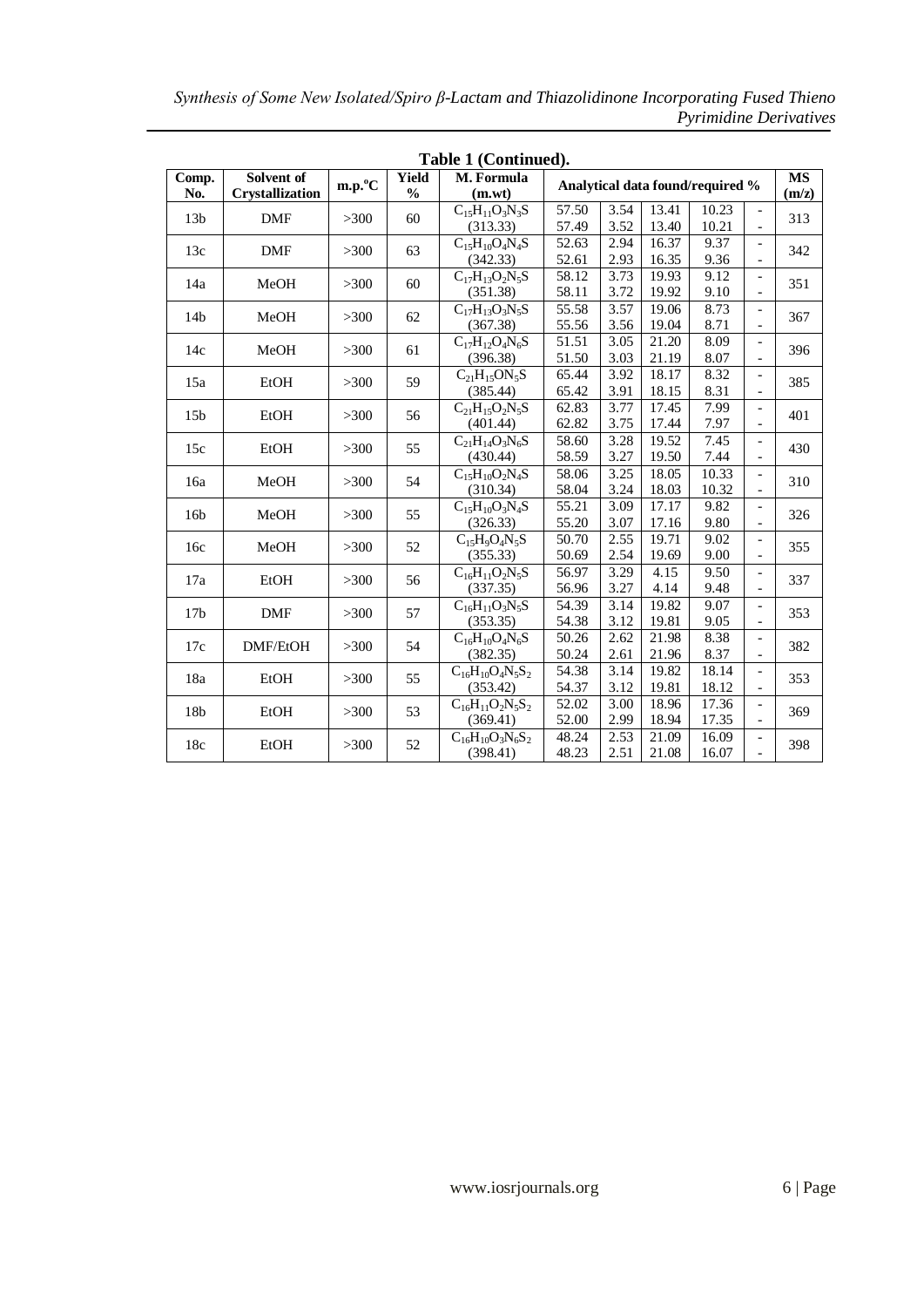|                 | <b>Table II</b>                                                           |                                                                                                                                     |  |  |  |  |  |
|-----------------|---------------------------------------------------------------------------|-------------------------------------------------------------------------------------------------------------------------------------|--|--|--|--|--|
| Compound No.    | IR $v_{\text{max}}/cm^{-1}$                                               | <sup>1</sup> H-NMR (DMSO) ppm                                                                                                       |  |  |  |  |  |
| $\overline{4}$  | 1645 (C=O), 3100-3400 (NH <sub>2</sub> ).                                 | $\delta$ 4.25 (brs, 2H, NH <sub>2</sub> ), $\delta$ 6.65 (s, 2H, CONH <sub>2</sub> ),<br>8.00-7.01 (m, 3H, aromatic protons).       |  |  |  |  |  |
| 5               | $1700$ (C=O), 3100-3400 (NH,<br>$NH2$ ).                                  | $\delta$ 8.01-7.01 (m, 5H, aromatic protons), $\delta$ 12.59<br>$(br, 1H, NH)$ .                                                    |  |  |  |  |  |
| ба              | 1585 (C=N), 3100-3450 (NH,<br>$NH2$ ).                                    | $\delta$ 8.10-7.01 (m, 9H, aromatic protons), $\delta$ 11.5<br>$(brs, NH)$ .                                                        |  |  |  |  |  |
| 6b              | 1595 (C=N), 3100-3400 (NH,<br>$NH2$ ).                                    | $\delta$ 7.01-7.01 (m, 8H, aromatic protons), $\delta$ 12<br>$(brs, NH)$ .                                                          |  |  |  |  |  |
| 6c              | 1590 (C=N), 3100-3450 (NH,<br>$NH2$ , OH).                                | $\delta$ 8.01, 7.01 (m, 9H aromatic protons), $\delta$ 10.5<br>$(brs, NH)$ .                                                        |  |  |  |  |  |
| 7a              | 1650-1725 (C=O), 3100-3400<br>(NH, NH <sub>2</sub> ).                     | $δ 8.01-7.01$ (m, 10 Haromatic protons), $δ 10.45$<br>$(brs, NH)$ .                                                                 |  |  |  |  |  |
| 7b              | 1655-1725 (C=O), 3100-3400<br>(NH, NH <sub>2</sub> ).                     | $\delta$ 8.01-7.01 (m, 9H aromatic protons), $\delta$ 10.85<br>$(brs, NH)$ .                                                        |  |  |  |  |  |
| 7c              | 1655-1720 (C=O), 3100-3450<br>(NH, NH <sub>2</sub> , OH).                 | δ 8.01-7.01 (m, 11H aromatic protons), 10.99<br>(brs, NH).                                                                          |  |  |  |  |  |
| 8a              | 1650-1717 (C=O), 3100-3400<br>(NH, NH <sub>2</sub> ).                     | $\delta$ 2.5 (CH <sub>2</sub> of thiazolidinone), $\delta$ 8.01-7.01 (m, 9)<br>Haromatic protons), $\delta$ 10.35 (brs, NH).        |  |  |  |  |  |
| 8b              | 1660-1720 (C=O), 3100-3400<br>(NH, NH <sub>2</sub> ).                     | $\delta$ 2.5 (CH <sub>2</sub> of thiazolidinone), $\delta$ 8.01-7.01 (m, 8)<br>Haromatic protons), $\delta$ 10.6 (brs, NH).         |  |  |  |  |  |
| 8c              | 1655-1725 (C=O), 3100-3450<br>$(NH, NH2)$ .                               | $\delta$ 2.5 (CH <sub>2</sub> of thiazolidinone), $\delta$ 8.01-7.01 (m, 9)<br>Haromatic protons), $\delta$ 10.45 (brs, NH).        |  |  |  |  |  |
| 9               | 1705 (C=O), 1650 (C=O),<br>3100-3450 (NH <sub>2</sub> ).                  | $\delta$ 2.15 (s, 3H, CH <sub>3</sub> ), $\delta$ 8.01-7.01 (m, 4H<br>aromatic protons).                                            |  |  |  |  |  |
| 10a             | $1580$ (C=N), $1650-1725$<br>$(2C=O)$ , 3100-3450 (NH <sub>2</sub> , OH). | $\delta$ 6.79 (brs, 2H, NH <sub>2</sub> ), $\delta$ 8.01-7.01 (m, 10H<br>aromatic protons).                                         |  |  |  |  |  |
| 10 <sub>b</sub> | 1585 (C=N), 1655-1720<br>$(2C=O)$ , 3100-3450 (NH <sub>2</sub> , OH).     | $\delta$ 6.59 (brs, 2H, NH <sub>2</sub> ), $\delta$ 8.1-7.01 (m, 10H)<br>aromatic protons).                                         |  |  |  |  |  |
| 10 <sub>c</sub> | $1590$ (C=N), $1650-1715$<br>$(2C=O)$ , 3100-3400 (NH <sub>2</sub> ).     | $\delta$ 1.21 (s, 6H, 2CH <sub>3</sub> ), $\delta$ 6.12 (brs, 2H, NH <sub>2</sub> ), 8.1-<br>7.01 (m, 7H aromatic protons).         |  |  |  |  |  |
| 11a             | 1650-1720 (3C=O), 3100-3450<br>(NH <sub>2</sub> , OH).                    | $\delta$ 6.13 (brs, 2H, NH <sub>2</sub> ), $\delta$ 8.1-7.01 (m, 11H)<br>aromatic protons).                                         |  |  |  |  |  |
| 11 <sub>b</sub> | 1655-1715 (3C=O), 3100-3450<br>(NH <sub>2</sub> , OH).                    | $\delta$ 5.99 (brs, 2H, NH2), $\delta$ 8.1-7.01 (m, 11H)<br>aromatic protons).                                                      |  |  |  |  |  |
| 11c             | 1660-1715 (3C=O), 3100-3400<br>$(NH2)$ .                                  | $\delta$ 1.25 (s, 6H, 2CH <sub>3</sub> ), $\delta$ 6.12 (brs, 2H, NH <sub>2</sub> ), $\delta$<br>8.1-7.01 (m, 8H aromatic protons). |  |  |  |  |  |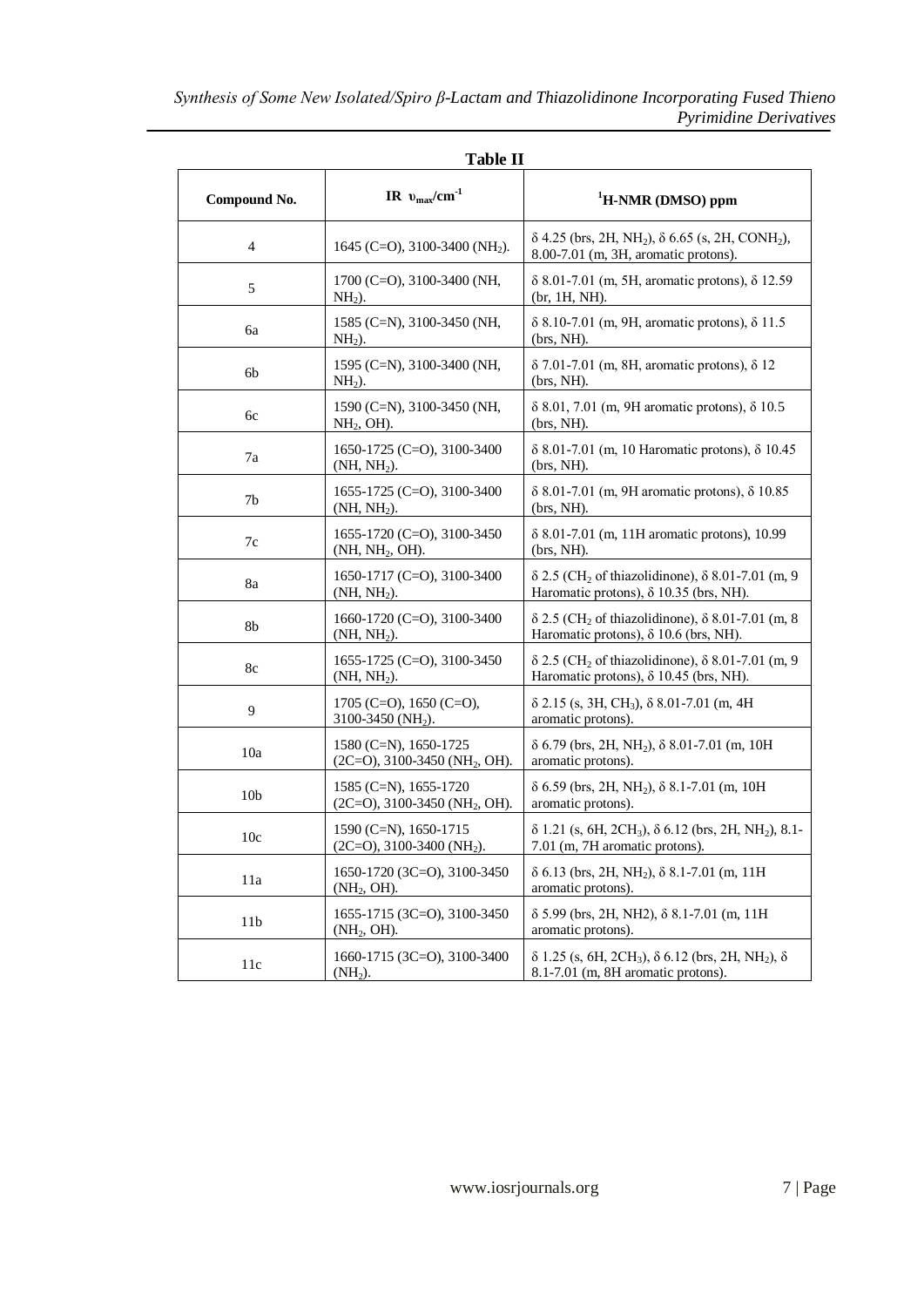|                 | <b>Table II (Continued)</b>                                |                                                                                                                                                                                                    |  |  |  |  |
|-----------------|------------------------------------------------------------|----------------------------------------------------------------------------------------------------------------------------------------------------------------------------------------------------|--|--|--|--|
| Compound No.    | IR $v_{\text{max}}/cm^{-1}$                                | <sup>1</sup> H-NMR (DMSO) ppm                                                                                                                                                                      |  |  |  |  |
| 12a             | 1665-1720 (3C=O), 3100-3450<br>(NH2, OH).                  | $\delta$ 2.53 (s, 2H, CH <sub>2</sub> of thiazolidinone), $\delta$<br>5.95 (brs, 2H, NH <sub>2</sub> ), $\delta$ 8.1-7.01 (m, 10H)<br>aromatic protons).                                           |  |  |  |  |
| 12 <sub>b</sub> | $1660-1725$ (3c=O), 3100-3450<br>(NH <sub>2</sub> , OH).   | $\delta$ 2.55 (s, 2H, CH <sub>2</sub> of thiazolidinone), $\delta$<br>6.01 (brs, 2H, NH <sub>2</sub> ), $\delta$ 8.1-7.01 (m, 10H,<br>aromatic protons).                                           |  |  |  |  |
| 12c             | 1655-1720 (3C=O), 3100-3400<br>$(NH2)$ .                   | $\delta$ 1.22 (s, 6H, 2CH <sub>3</sub> ), $\delta$ 2.51 (s, 2H, CH <sub>2</sub> )<br>of thiazolidinone), $\delta$ 5.98 (brs, 2H, NH <sub>2</sub> ),<br>$\delta$ 8.1-7.01 (m, 7H aromatic protons). |  |  |  |  |
| 13a             | $1650-1715$ (2C=O), 3100-3400<br>$(NH2)$ .                 | $\delta$ 6.55 (brs, 2H, NH <sub>2</sub> ), $\delta$ 8.1-7.01 (m, 9H,<br>aromatic protons).                                                                                                         |  |  |  |  |
| 13 <sub>b</sub> | 1655-1718 (2C=O), 3100-3450<br>(NH <sub>2</sub> , OH).     | $\delta$ 6.65 (brs, 2H, NH <sub>2</sub> ), $\delta$ 8.1-7.01 (m, 9H<br>aromatic protons).                                                                                                          |  |  |  |  |
| 13c             | 1665-1725 (2C=O), 3100-3400<br>$(NH2)$ .                   | $\delta$ 6.75 (brs, 2H, NH <sub>2</sub> ), $\delta$ 8.1-7.01 (m, 8H,<br>aromatic protons).                                                                                                         |  |  |  |  |
| 14a             | $1670-1725$ (2C=O), 3100-3400<br>$(NH2)$ .                 | $\delta$ 3.31 (s, 3H, COCH3), $\delta$ 6.77 (brs, 2H,<br>NH2), 8.1-7.01 (m, 8H, aromatic protons).                                                                                                 |  |  |  |  |
| 14b             | 1669-1720 (2C=O), 3100-3450<br>(NH <sub>2</sub> , OH).     | $\delta$ 3.30 (s, 3H, COCH <sub>3</sub> ), $\delta$ 6.74 (brs, 2H,<br>$NH2$ ), 8.1-7.01 (m, 8H aromatic protons).                                                                                  |  |  |  |  |
| 14c             | 1675-1725 (2C=O), 3100-3450<br>$(NH2)$ .                   | $\delta$ 3.35 (s, 3H, COCH <sub>3</sub> ), $\delta$ 6.79 (brs, 2H,<br>$NH2$ ), 8.1-7.01 (m, 7H, aromatic protons).                                                                                 |  |  |  |  |
| 15a             | 1685 (C=O), 3100-3400 (NH <sub>2</sub> ).                  | $\delta$ 6.58 (brs, 2H, NH <sub>2</sub> ), $\delta$ 8.1-7.01 (m, 13H,<br>aromatic protons).                                                                                                        |  |  |  |  |
| 15 <sub>b</sub> | 1690 (C=O), 3100-3450 (NH <sub>2</sub> ,<br>OH).           | $\delta$ 6.62 (brs, 2H, NH <sub>2</sub> ), 8.1-7.01 (m, 13H,<br>aromatic protons).                                                                                                                 |  |  |  |  |
| 15c             | 1700 (C=O), 3100-3400 (NH <sub>2</sub> ).                  | $\delta$ 6.68 (brs, 2H, NH <sub>2</sub> ), 8.1-7.01 (m, 12H,<br>aromatic protons).                                                                                                                 |  |  |  |  |
| 16a             | 1684 (C=O), 3100-3400 (NH <sub>2</sub> ).                  | $\delta$ 6.54 (brs, 2H, NH <sub>2</sub> ), 8.1-7.01 (m, 8H,<br>aromatic protons).                                                                                                                  |  |  |  |  |
| 16b             | 1689 (C=O), 3100-3450 (NH <sub>2</sub> ,<br>OH).           | δ 6.56 (brs, 2H, NH <sub>2</sub> ), 8.1-7.01 (m, 8H,<br>aromatic protons).                                                                                                                         |  |  |  |  |
| 16c             | 1695 (C=O), 3100-3400 (NH <sub>2</sub> ).                  | $\delta$ 6.60 (brs, 2H, NH <sub>2</sub> ), 8.1-7.01 (m, 7H,<br>aromatic protons).                                                                                                                  |  |  |  |  |
| 17a             | 1685-1715 (2C=O), 3100-3400<br>$(NH, NH2)$ .               | $\delta$ 6.1 (brs, 2H, NH <sub>2</sub> ), 8.1-7.01 (m, 8H,<br>aromatic protons), $\delta$ 11.12 (brs, 1H, NH).                                                                                     |  |  |  |  |
| 17 <sub>b</sub> | 1690-1720 (2C=O), 3100-3450<br>(NH, NH <sub>2</sub> , OH). | $\delta$ 6.23 (brs, 2H, NH <sub>2</sub> ), 8.1-7.01 (m, 8H,<br>aromatic protons), $\delta$ 11.2 (brs, 1H, NH).                                                                                     |  |  |  |  |
| 17c             | 1695-1725 (2C=O), 3100-3400<br>(NH, NH2).                  | δ 6.45 (brs, 2H, NH <sub>2</sub> ), 8.1-7.01 (m, 7H,<br>aromatic protons), $\delta$ 11.35 (brs, 1H, NH)                                                                                            |  |  |  |  |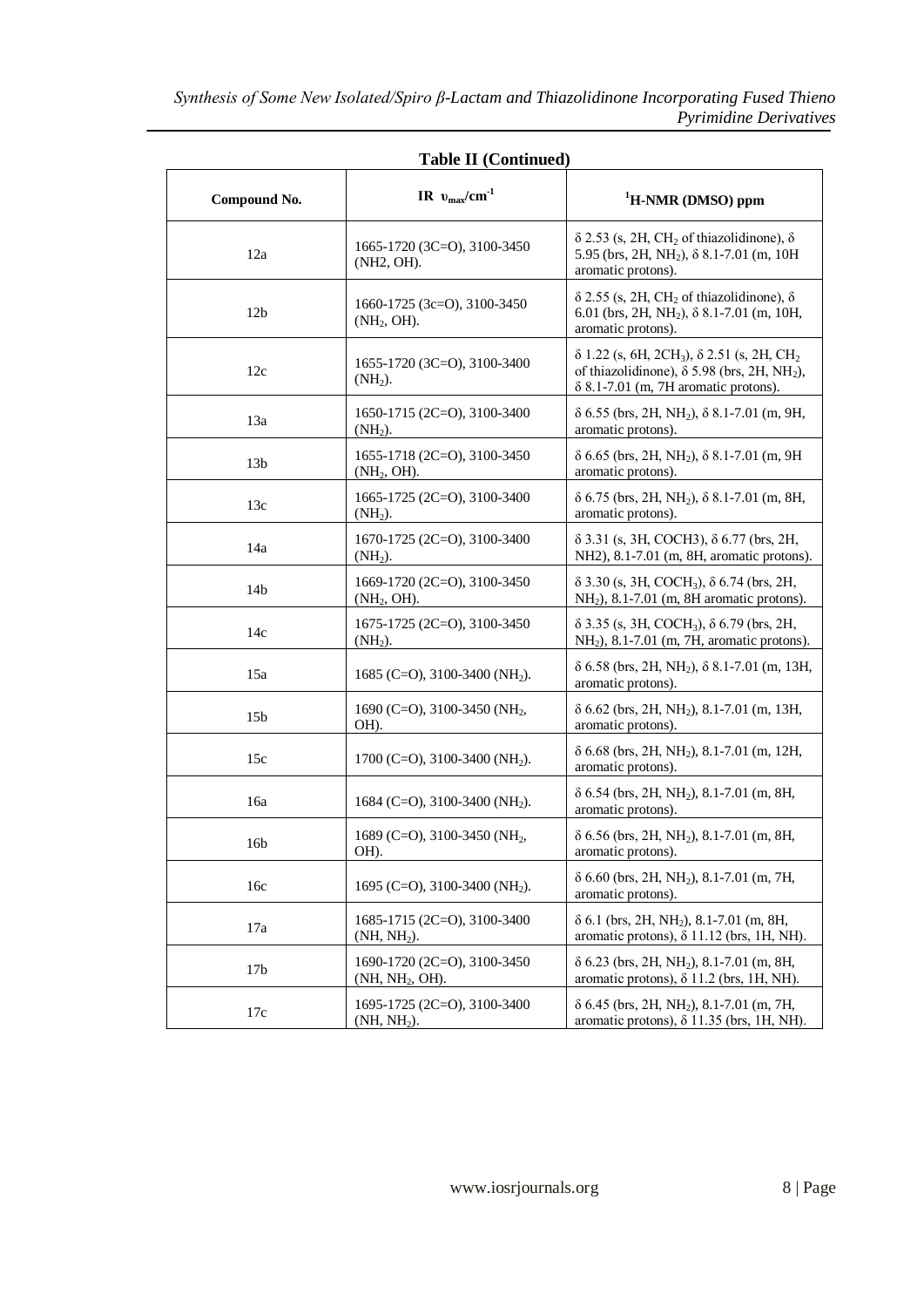| Compound No. | IR $v_{\text{max}}/cm^{-1}$                          | <sup>1</sup> H-NMR (DMSO) ppm                                                                                   |
|--------------|------------------------------------------------------|-----------------------------------------------------------------------------------------------------------------|
| 18a          | $1686$ (C=O), 3100-3400 (NH,<br>$NH2$ ).             | δ 6.33 (brs, 2H, NH <sub>2</sub> ), 8.1-7.01 (m, 8H,<br>aromatic protons), $\delta$ 10.95 (brs, 1H, NH).        |
| 18b          | 1689 (C=O), 3100-3450 (NH, NH <sub>2</sub> ,<br>OH). | $\delta$ 6.35 (brs, 2H, NH <sub>2</sub> ), 8.1-7.01 (m, 8H,<br>aromatic protons), $\delta$ 10.98 (brs, 1H, NH). |
| 18c          | $1693$ (C=O), 3100-3400 (NH,<br>$NH2$ ).             | $\delta$ 6.55 (brs, 2H, NH <sub>2</sub> ), 8.1-7.01 (m, 7H,<br>aromatic protons), 11.02 (brs, 1H, NH).          |

# **Table II (Continued).**

#### **References**

- [1] K. Haraguchi; Y. Kubota; H. Tanaka; J. Org. Chem. 69, 1831 (2004).
- [2] M. Cushman; T. Sambaiah; G. Jin; B. Illarionov; M. Fischer; Bacher, A.J. Org. Chem. 69, 601 (2004).
- [3] G. Depecker; N. Patino; C.D. Giorgio; R. Terreux; D. Cabrol-Bass; C. Bailly; A.M. Aubertin; R. Condom; Org. Biomol. Chem. 2, 74 (2004).
- [4] S.F. Wnuk; E. Lewandowska; D.R. Companioni; P.I. Garcia; Jr.; J.A. Secrist; Org. Biomol. Chem. 2,120 (2004).
- [5] A. Bendich; P.J. Russell; J.J. Fox; J.Am. Chem. Soc. 76, 6073 (1954).
- [6] S. Kobayashi; Chem. Pharm. Bull. 21, 941 (1973).
- [7] A. Ali; G.E. Taylor; D.W. Graham; Wo 0129045, (2001).
- [8] S.A. Armstrong; J.M. Berge; P. Brown; J.S. Elder; A.K. Forrest; D.W. Hamprecht; R.L. Jervest; Wo 0071524, (2000).
- [9] E.R. El-Bendary; F.A. Badria; Arch. Pharm. 333, 99 (2000).
- [10] A. Tetsuya; M. Shogo; I. Fumio; Y. Masuo; N. Masafuml; EP 0733633, (1996).
- [11] B.A. Dumaitre; N. Dodic; EP 636636, (1994).
- [12] S.F. Campbell; A.R. Mackenzie; A. Wood; Wo 16644, (1996).
- [13] A.F. Burchat; D.J. Calderwood; M.M. Friedman; G.C. Hirst; B.H. Li; P. Rafferty; K. Ritter; B.S. Skinner; Bioorg. Med. Chem. Lett. 12, 1687 (2002).
- [14] B. Shaikh; W.A. Moats; Liquid chromatographic analysis of antibacterial drug residues in food products of animal orgin, J. Chromatogar. 643, 369-378, (1993).
- [15] S.F. Sundloff; J. Cooper; in W.A. Moats, M.B. Medina (Eds.), ACS Symposium Series 636: Veterinary Drug Residues(Symposium at the national mecting of the American Chemical Society, Anaheim, CA), American Chemical Society, Washington, DC, p. 5, (1995).
- [16] N.A.A. El-Kanzi, H.A. Soliman, Phosphorus, Sulfur and Silicon and the related elements vol.**183**:1679 -1690 (2008 ).
- [17] N.A.A. El-Kanzi; A.K. Khalafallah, and M. Younis Phosphorus, sulfur and silicon and the related elements Vol. 182, No. 5, 1163-1181, 2007.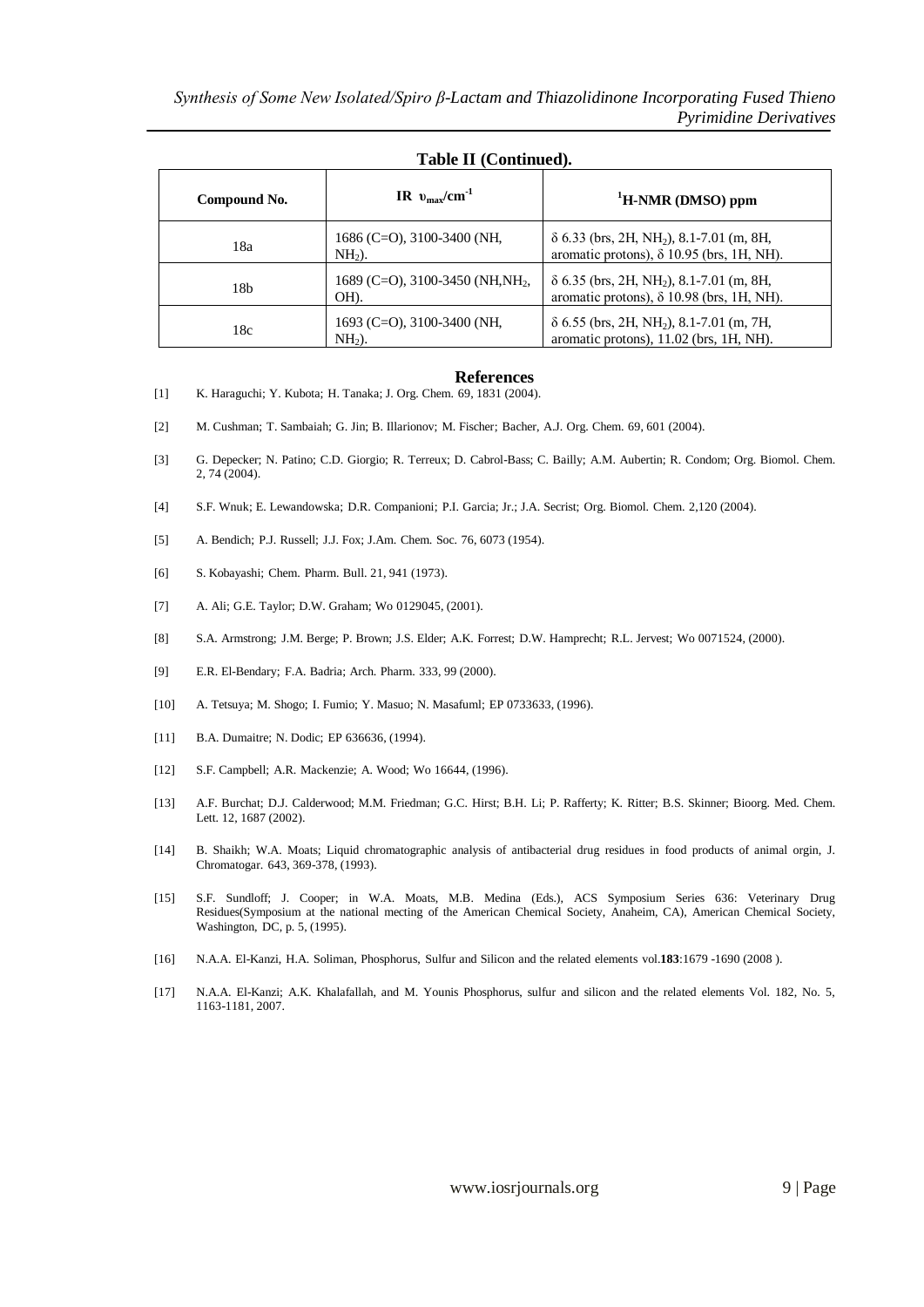

Scheme 1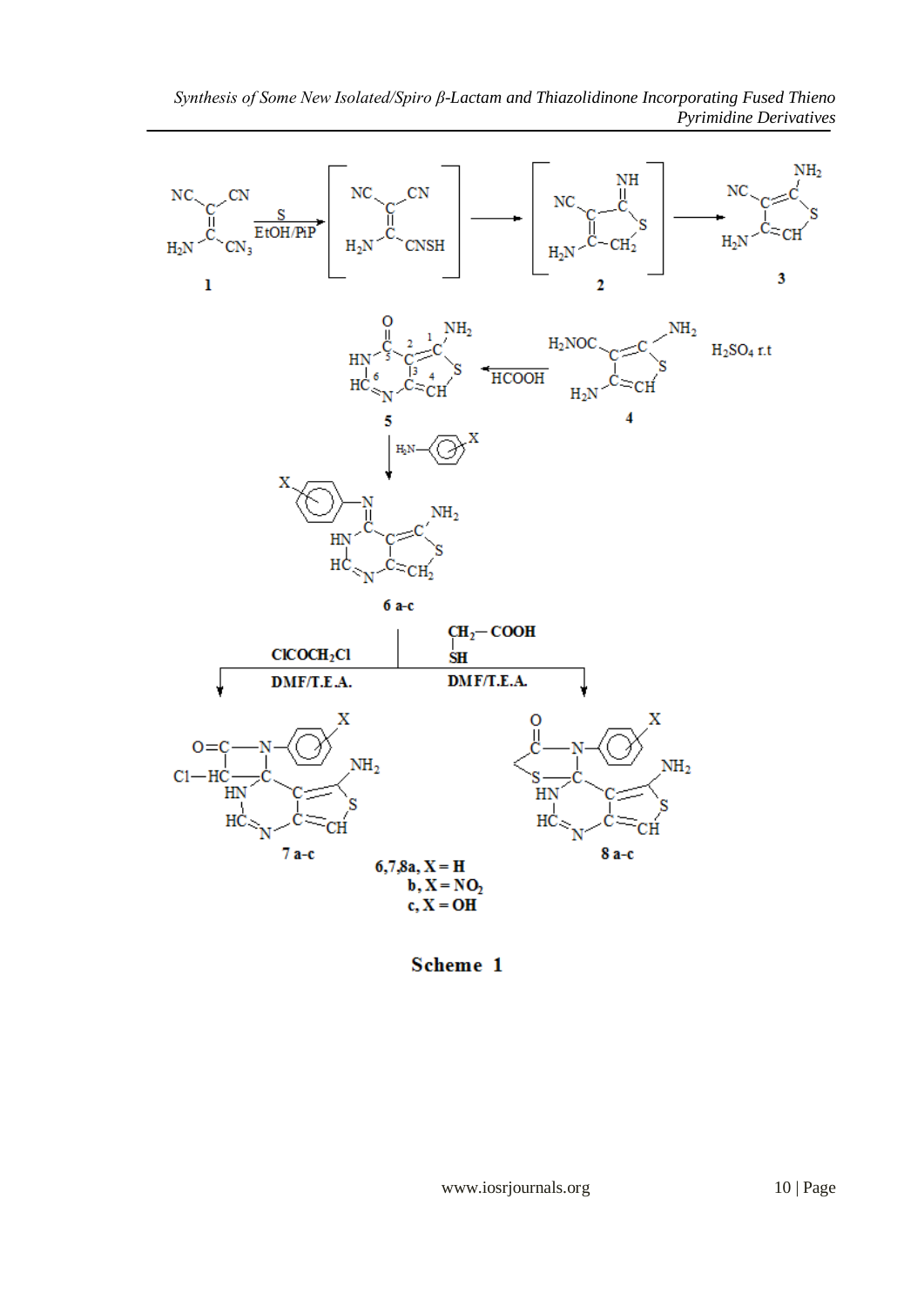

where a, Ar α-nitroso β-naphthol; Ar β-nitroso α-naphthol; c, Ar p-nitroso N,N-dimethylaniline **Scheme2**